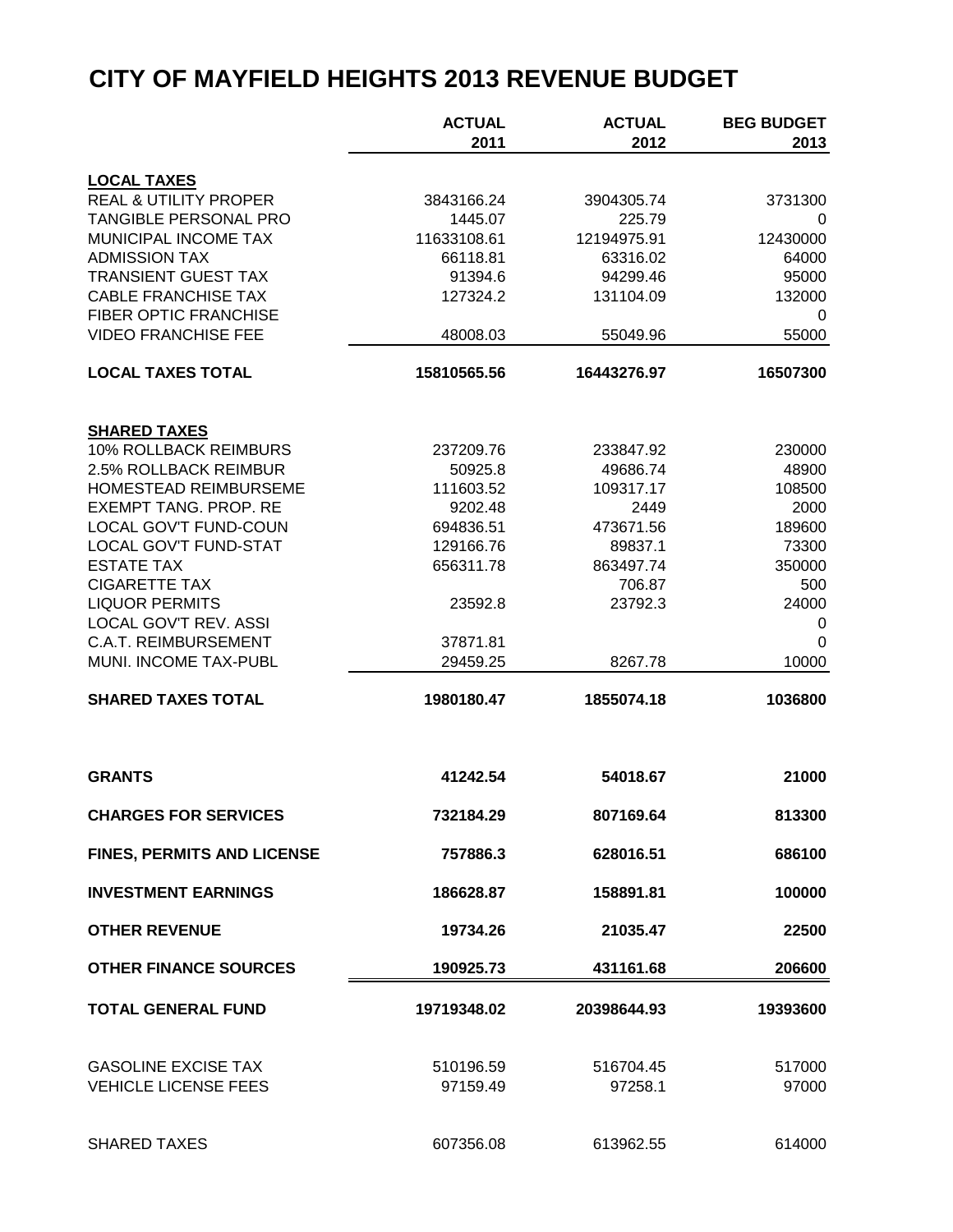|                                                                              | <b>ACTUAL</b><br>2011 | <b>ACTUAL</b><br>2012 | <b>BEG BUDGET</b><br>2013 |
|------------------------------------------------------------------------------|-----------------------|-----------------------|---------------------------|
|                                                                              |                       |                       |                           |
| <b>SHARED TAXES - STATE</b>                                                  | 607356.08             | 613962.55             | 614000                    |
| REBATE-ENERGY PROGRAM<br><b>INSURANCE CLAIMS</b>                             |                       | 4550                  | 0<br>$\mathbf 0$          |
| <b>REFUNDS &amp; REIMBURSEME</b>                                             | 2262.26               | 432.4                 | 500                       |
| <b>STREET OPENINGS</b>                                                       | 18102.5               | 9805                  | 10000                     |
| TRANSFER FROM GEN'L F                                                        | 975300                | 1001000               | 1000000                   |
| OTHER FINANCE SOURCES                                                        | 995664.76             | 1015787.4             | 1010500                   |
| OTHER FINANCE SOURCES                                                        | 995664.76             | 1015787.4             | 1010500                   |
| <b>SCMR</b>                                                                  | 1603020.84            | 1629749.95            | 1624500                   |
| <b>GASOLINE EXCISE TAX</b>                                                   | 41367.27              | 41894.97              | 42000                     |
| <b>VEHICLE LICENSE FEES</b>                                                  | 7877.78               | 7885.79               | 7900                      |
| <b>SHARED TAXES</b>                                                          | 49245.05              | 49780.76              | 49900                     |
| <b>SHARED TAXES - STATE</b>                                                  | 49245.05              | 49780.76              | 49900                     |
| <b>REFUNDS &amp; REIMBURSEME</b>                                             | 16965                 | 5585                  | 10000                     |
| TRANSFER FROM GEN'L F                                                        | 84000                 | 95500                 | 95000                     |
| OTHER FINANCE SOURCES                                                        | 100965                | 101085                | 105000                    |
| <b>OTHER FINANCE SOURCES</b>                                                 | 100965                | 101085                | 105000                    |
| STATE HIGHWAY IMPROVEMENT                                                    | 150210.05             | 150865.76             | 154900                    |
| <b>COUNTY CDBG GRANT</b>                                                     | 50526.92              |                       | 0                         |
| <b>GRANTS</b>                                                                | 50526.92              |                       | 0                         |
|                                                                              |                       |                       |                           |
| <b>GRANTS</b>                                                                | 50526.92              |                       | 0                         |
| <b>TRANSFER FROM GEN'L F</b><br>TRANS. FROM FUND 404<br>ADVANCE FROM GENERAL | 75838.36              |                       | 0<br>0<br>$\Omega$        |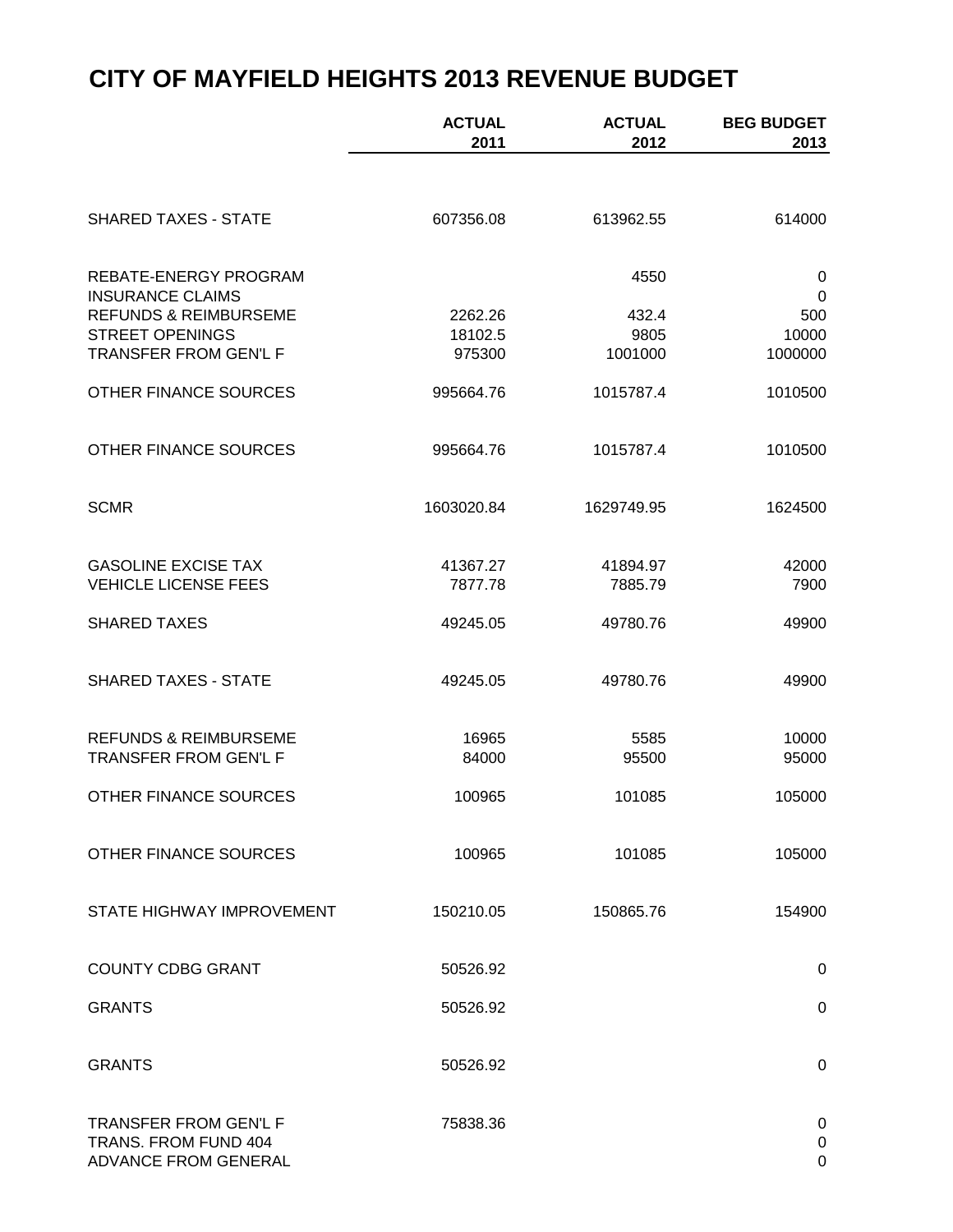|                                                                      | <b>ACTUAL</b><br>2011 | <b>ACTUAL</b><br>2012 | <b>BEG BUDGET</b><br>2013                  |
|----------------------------------------------------------------------|-----------------------|-----------------------|--------------------------------------------|
| ADVANCE FROM FUND 404                                                |                       |                       | 0                                          |
| OTHER FINANCE SOURCES                                                | 75838.36              |                       | $\mathbf 0$                                |
| OTHER FINANCE SOURCES                                                | 75838.36              |                       | $\mathbf 0$                                |
| C.D.B.G.                                                             | 126365.28             |                       | $\mathbf 0$                                |
| OHIO EPA SWIF GRANT                                                  | 135777.31             | 89566.93              | $\pmb{0}$                                  |
| <b>GRANTS</b>                                                        | 135777.31             | 89566.93              | $\mathbf 0$                                |
| <b>GRANTS</b>                                                        | 135777.31             | 89566.93              | $\mathbf 0$                                |
| ADVANCE FROM GEN'L FU                                                | 206900                |                       | $\pmb{0}$                                  |
| OTHER FINANCE SOURCES                                                | 206900                |                       | $\boldsymbol{0}$                           |
| OTHER FINANCE SOURCES                                                | 206900                |                       | $\pmb{0}$                                  |
| OHIO EPA SWIF GRANT                                                  | 342677.31             | 89566.93              | $\pmb{0}$                                  |
| SALE OF BAGS                                                         |                       |                       | $\mathbf 0$                                |
| <b>CHARGES FOR SERVICES</b>                                          |                       |                       | $\boldsymbol{0}$                           |
| <b>CHARGES FOR SERVICES</b>                                          |                       |                       | 0                                          |
| **NOT IN TTF** L=01 T=F                                              |                       |                       | 0                                          |
| <b>INSURANCE CLAIMS</b><br><b>DONATIONS</b><br>TRANSFER FROM GEN'L F |                       |                       | $\mathbf 0$<br>$\pmb{0}$<br>$\overline{0}$ |
| OTHER FINANCE SOURCES                                                |                       |                       | 0                                          |
| OTHER FINANCE SOURCES                                                |                       |                       | 0                                          |
| TREE REPLACEMENT FUND                                                |                       |                       | 0                                          |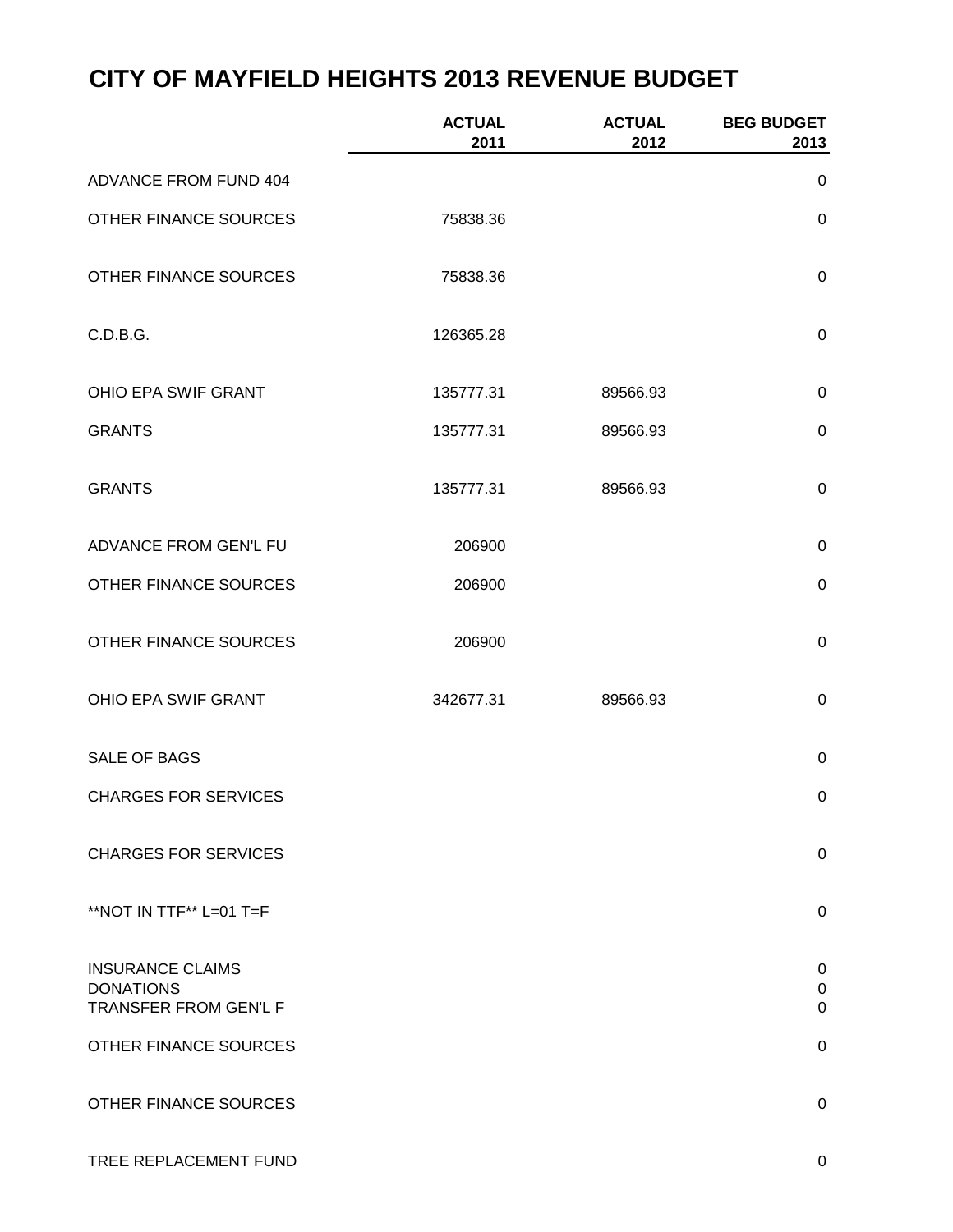|                                                           | <b>ACTUAL</b> | <b>ACTUAL</b> | <b>BEG BUDGET</b> |
|-----------------------------------------------------------|---------------|---------------|-------------------|
|                                                           | 2011          | 2012          | 2013              |
|                                                           |               |               |                   |
| <b>SPRING SPORTS FEES</b>                                 | 9053          | 7970          | 8500              |
| <b>LBJ FEES</b>                                           | 16605         | 13183         | 13500             |
| DAY CAMP FEES                                             | 127943        | 133733.5      | 133000            |
| YOUTH SPORTS FEES                                         | 240           | 1726          | 1800              |
| <b>FALL SPORTS FEES</b>                                   | 7135          | 6189          | 6500              |
| <b>ADULT SPORTS FEES</b>                                  | 8287          | 7635          | 7700              |
| <b>TEEN CAMP FEES</b>                                     | 44190.15      | 44721         | 46000             |
| <b>SUMMER SPORTS FEES</b>                                 | 5373          | 5330          | 5400              |
| <b>CHARGES FOR SERVICES</b>                               | 218826.15     | 220487.5      | 222400            |
| <b>CHARGES FOR SERVICES</b>                               | 218826.15     | 220487.5      | 222400            |
| <b>REFUNDS &amp; REIMBURSEME</b><br>TRANSFER FROM GEN'L F | 504.58        | 23.14         | 0<br>$\mathbf 0$  |
|                                                           |               |               |                   |
| OTHER FINANCE SOURCES                                     | 504.58        | 23.14         | $\pmb{0}$         |
| OTHER FINANCE SOURCES                                     | 504.58        | 23.14         | 0                 |
| SUMMER DAY CAMP FUND                                      | 219330.73     | 220510.64     | 222400            |
|                                                           |               |               |                   |
| FIRE INVESTIGATION AN                                     |               |               | 45000             |
| TRT SPECIAL ASSESSMEN                                     |               |               | 0                 |
| NON-MEMBER SERVICE FE                                     |               |               | $\pmb{0}$         |
| AT/TRT ANNUAL FEE                                         | 45000         | 45000         | $\mathbf 0$       |
| <b>CHARGES FOR SERVICES</b>                               | 45000         | 45000         | 45000             |
| <b>CHARGES FOR SERVICES</b>                               | 45000         | 45000         | 45000             |
| MISCELLANEOUS REVENUE                                     |               |               | 0                 |
| <b>OTHER REVENUE</b>                                      |               |               | 0                 |
|                                                           |               |               |                   |
| <b>OTHER REVENUE</b>                                      |               |               | 0                 |
| <b>REFUNDS &amp; REIMBURSEME</b><br>ADVANCE REPAY. FUND 2 |               | 1050          | 0<br>0            |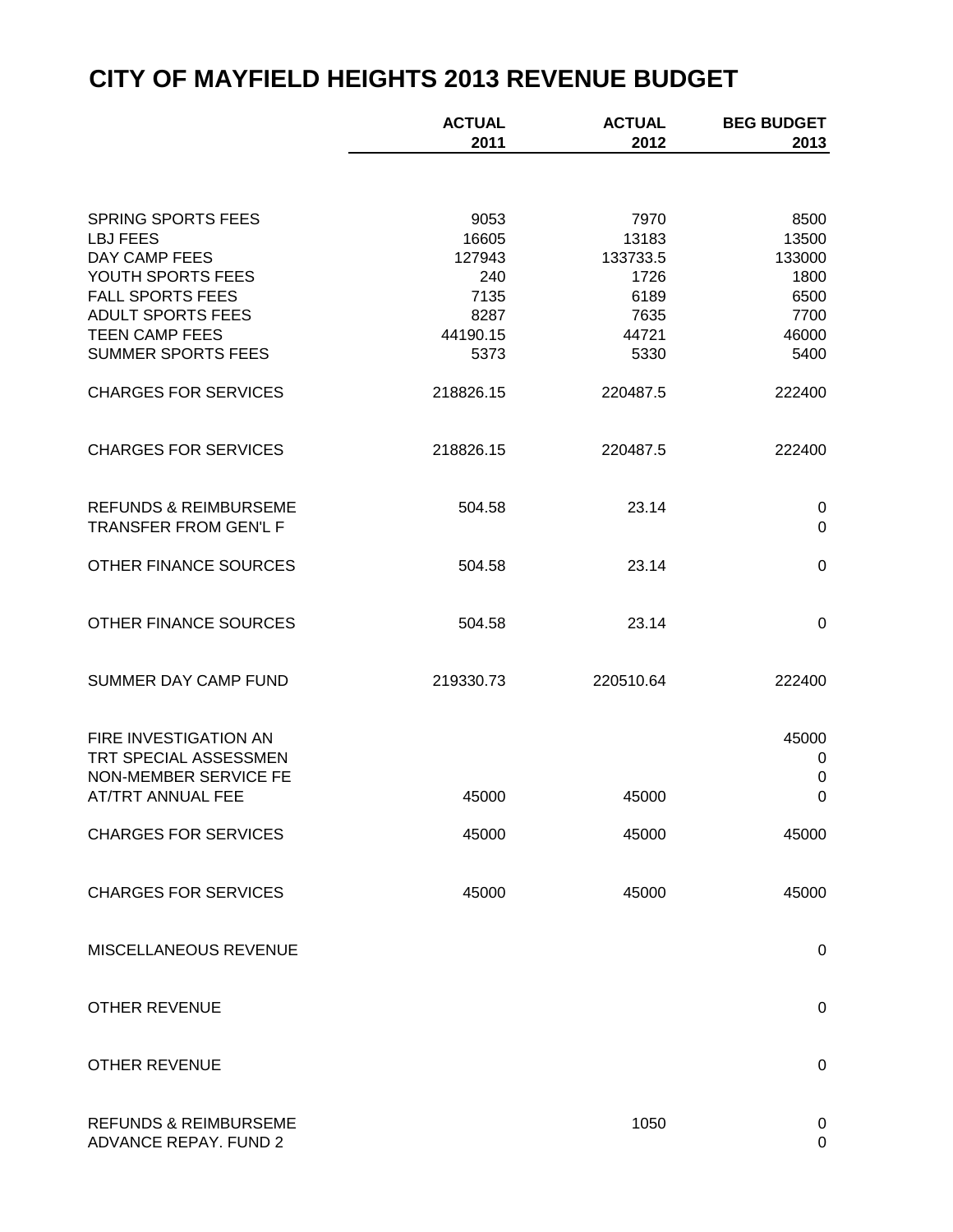|                                                                         | <b>ACTUAL</b><br>2011 | <b>ACTUAL</b><br>2012 | <b>BEG BUDGET</b><br>2013 |
|-------------------------------------------------------------------------|-----------------------|-----------------------|---------------------------|
| OTHER FINANCE SOURCES                                                   |                       | 1050                  | 0                         |
| OTHER FINANCE SOURCES                                                   |                       | 1050                  | $\mathbf 0$               |
| AIR TRUCK/TECH RESCUE FUND                                              | 45000                 | 46050                 | 45000                     |
| FIRE IVESTIG. SPECIAL<br>NON-MEMBER SERVICE FE<br>ANNUAL MAINTENANCE FE | 4500                  | 4500                  | 0<br>0<br>4500            |
| <b>CHARGES FOR SERVICES</b>                                             | 4500                  | 4500                  | 4500                      |
| <b>REFUND &amp; REIMBURSEMEN</b>                                        |                       |                       | $\mathbf 0$               |
| OTHER FINANCE SOURCES                                                   |                       |                       | $\mathbf 0$               |
| <b>CHARGES FOR SERVICES</b>                                             | 4500                  | 4500                  | 4500                      |
| MISCELLANEOUS REVENUE                                                   |                       |                       | $\mathsf 0$               |
| <b>OTHER REVENUE</b>                                                    |                       |                       | $\pmb{0}$                 |
| <b>OTHER REVENUE</b>                                                    |                       |                       | $\boldsymbol{0}$          |
| <b>REFUNDS &amp; REIMBURSEME</b><br><b>ADVANCE FROM FUND 209</b>        |                       |                       | $\pmb{0}$<br>10000        |
| OTHER FINANCE SOURCES                                                   |                       |                       | 10000                     |
| OTHER FINANCE SOURCES                                                   |                       |                       | 10000                     |
| FIRE INVESTIGATION UNIT                                                 | 4500                  | 4500                  | 14500                     |
| TRANSFER FROM FUND 60                                                   |                       |                       | $\mathbf 0$               |
| OTHER FINANCE SOURCES                                                   |                       |                       | 0                         |
| OTHER FINANCE SOURCES                                                   |                       |                       | 0                         |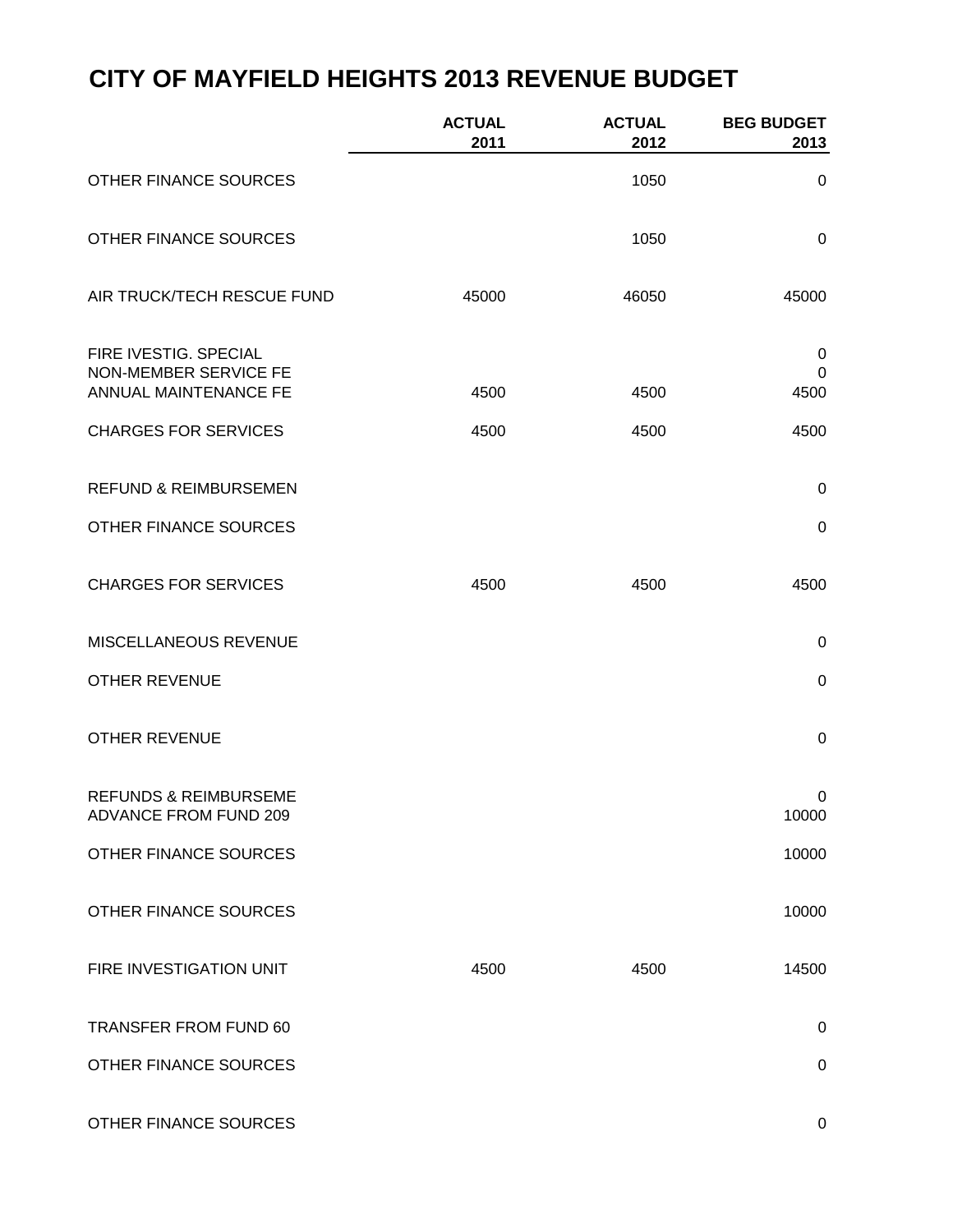|                                                           | <b>ACTUAL</b><br>2011 | <b>ACTUAL</b><br>2012 | <b>BEG BUDGET</b><br>2013 |
|-----------------------------------------------------------|-----------------------|-----------------------|---------------------------|
| UNDERGROUND STORAGE TANK FUND                             |                       |                       | 0                         |
| JUV. DIVERSION PROG.                                      | 4400                  | 3100                  | 3600                      |
| <b>GRANTS</b>                                             | 4400                  | 3100                  | 3600                      |
| <b>GRANTS</b>                                             | 4400                  | 3100                  | 3600                      |
| <b>JUV. DIVERSION FINES</b>                               | 50                    |                       | $\pmb{0}$                 |
| FINES, PERMITS AND LICENSES                               | 50                    |                       | $\pmb{0}$                 |
| FINES, PERMITS AND LICENSE                                | 50                    |                       | $\,0\,$                   |
| <b>JUV. DIVERSION FEES</b>                                | 650                   | 700                   | 700                       |
| <b>OTHER REVENUE</b>                                      | 650                   | 700                   | 700                       |
| <b>OTHER REVENUE</b>                                      | 650                   | 700                   | 700                       |
| <b>REFUNDS &amp; REIMBURSEME</b><br>TRANSFER FROM GEN'L F |                       |                       | 0<br>$\pmb{0}$            |
| OTHER FINANCE SOURCES                                     |                       |                       | $\boldsymbol{0}$          |
| OTHER FINANCE SOURCES                                     |                       |                       | $\boldsymbol{0}$          |
| JUVENILE DIVERSION PROGRAM                                | 5100                  | 3800                  | 4300                      |
| MISCELLANEOUS REVENUE<br><b>TICKET SALES</b>              | 3588.9<br>4668        | 50<br>10645           | 0<br>7000                 |
| <b>OTHER REVENUE</b>                                      | 8256.9                | 10695                 | 7000                      |
| <b>OTHER REVENUE</b>                                      | 8256.9                | 10695                 | 7000                      |

DONATIONS 0

OTHER FINANCE SOURCES ON A SERIES AND THE SOURCES ON A SERIES OF A SERIES OF A SERIES OF A SERIES OF A SERIES OF A SERIES OF A SERIES OF A SERIES OF A SERIES OF A SERIES OF A SERIES OF A SERIES OF A SERIES OF A SERIES OF A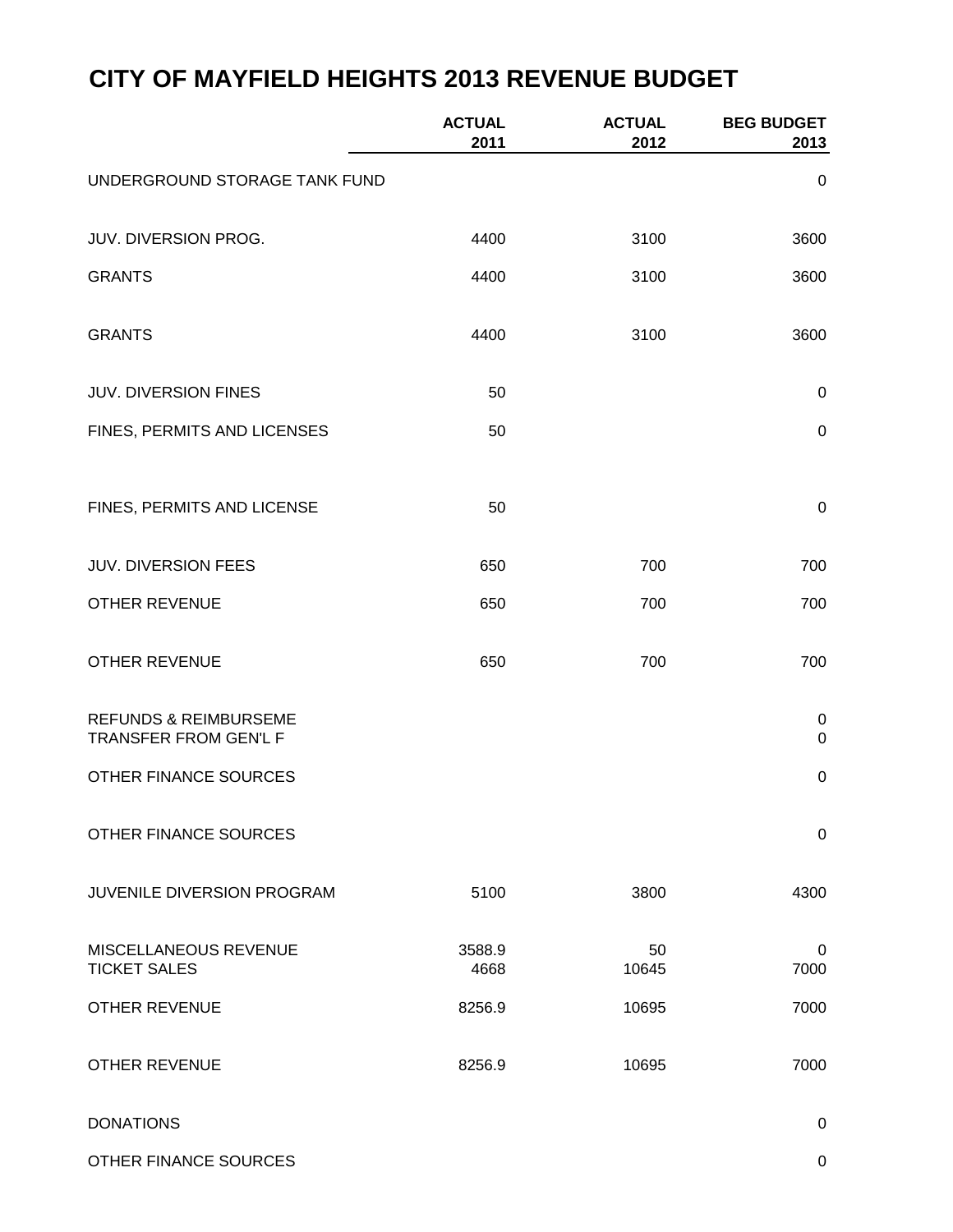|                                                       | <b>ACTUAL</b><br>2011 | <b>ACTUAL</b><br>2012 | <b>BEG BUDGET</b><br>2013 |
|-------------------------------------------------------|-----------------------|-----------------------|---------------------------|
|                                                       |                       |                       |                           |
| OTHER FINANCE SOURCES                                 |                       |                       | $\pmb{0}$                 |
| PARKS & REC ACTIVITY                                  | 8256.9                | 10695                 | 7000                      |
| MISCELLANEOUS REVENUE<br><b>TICKET SALES</b>          | 1841                  | 540.44<br>1242        | 500<br>1300               |
| <b>OTHER REVENUE</b>                                  | 1841                  | 1782.44               | 1800                      |
| <b>OTHER REVENUE</b>                                  | 1841                  | 1782.44               | 1800                      |
| TRANSFER FROM GEN'L F<br>TRANS. FROM OTHR FUND        | 1000                  |                       | 0<br>1000                 |
| OTHER FINANCE SOURCES                                 | 1000                  |                       | 1000                      |
| OTHER FINANCE SOURCES                                 | 1000                  |                       | 1000                      |
| SANTA BREAKFAST                                       | 2841                  | 1782.44               | 2800                      |
| MISCELLANEOUS REVENUE<br><b>TICKET SALES</b>          | 248.66<br>1590        | 1325                  | 0<br>1300                 |
| <b>OTHER REVENUE</b>                                  | 1838.66               | 1325                  | 1300                      |
| <b>OTHER REVENUE</b>                                  | 1838.66               | 1325                  | 1300                      |
| <b>TRANSFER FROM GEN'L F</b><br>TRANS. FROM OTHR FUND | 700                   |                       | 0<br>1000                 |
| <b>OTHER FINANCE SOURCES</b>                          | 700                   |                       | 1000                      |
| OTHER FINANCE SOURCES                                 | 700                   |                       | 1000                      |
| <b>BUNNY BREAKFAST</b>                                | 2538.66               | 1325                  | 2300                      |
| MISCELLANEOUS REVENUE                                 | 584.25                | 81.47                 | 0                         |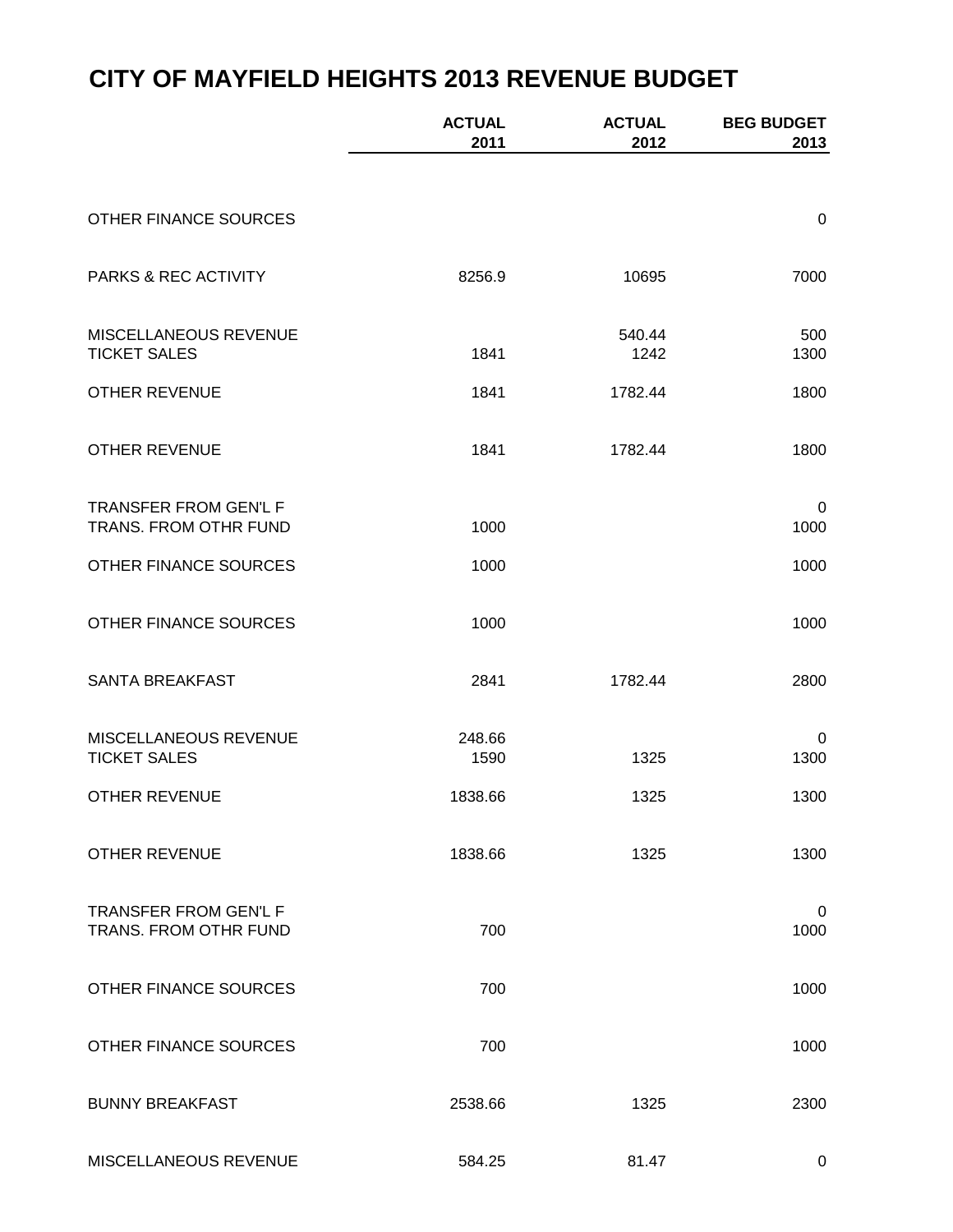|                                                                                                                        | <b>ACTUAL</b><br>2011 | <b>ACTUAL</b><br>2012 | <b>BEG BUDGET</b><br>2013               |
|------------------------------------------------------------------------------------------------------------------------|-----------------------|-----------------------|-----------------------------------------|
| <b>TICKET SALES</b>                                                                                                    | 1115                  | 1090                  | 1100                                    |
| <b>OTHER REVENUE</b>                                                                                                   | 1699.25               | 1171.47               | 1100                                    |
| <b>OTHER REVENUE</b>                                                                                                   | 1699.25               | 1171.47               | 1100                                    |
| <b>TRANSFER FROM GEN'L F</b><br>TRANS. FROM OTHR FUND                                                                  |                       |                       | $\mathbf 0$<br>1000                     |
| OTHER FINANCE SOURCES                                                                                                  |                       |                       | 1000                                    |
| OTHER FINANCE SOURCES                                                                                                  |                       |                       | 1000                                    |
| <b>HALLOWEEN BASH</b>                                                                                                  | 1699.25               | 1171.47               | 2100                                    |
| MISCELLANEOUS REVENUE<br><b>TICKET SALES</b>                                                                           | 3243                  | 63<br>2687            | 0<br>3000                               |
| <b>OTHER REVENUE</b>                                                                                                   | 3243                  | 2750                  | 3000                                    |
| <b>OTHER REVENUE</b>                                                                                                   | 3243                  | 2750                  | 3000                                    |
| TRANS. FROM OTHR FUND                                                                                                  |                       |                       | $\pmb{0}$                               |
| OTHER FINANCE SOURCES                                                                                                  |                       |                       | $\pmb{0}$                               |
| OTHER FINANCE SOURCES                                                                                                  |                       |                       | $\mathbf 0$                             |
| PANCAKE BREAKFAST                                                                                                      | 3243                  | 2750                  | 3000                                    |
| <b>FINES - DRUG</b>                                                                                                    | 1200                  | 505                   | 1000                                    |
| FINES, PERMITS AND LICENSES                                                                                            | 1200                  | 505                   | 1000                                    |
| FINES, PERMITS AND LICENSE                                                                                             | 1200                  | 505                   | 1000                                    |
| <b>IMMOBILIZATION FEES</b><br><b>REFUNDS &amp; REIMBURSEME</b><br><b>CONFISCATED PROPERTY</b><br>ADVANCE FROM GEN'L FU | 498.69                | 2526.26               | 0<br>$\mathbf 0$<br>2500<br>$\mathbf 0$ |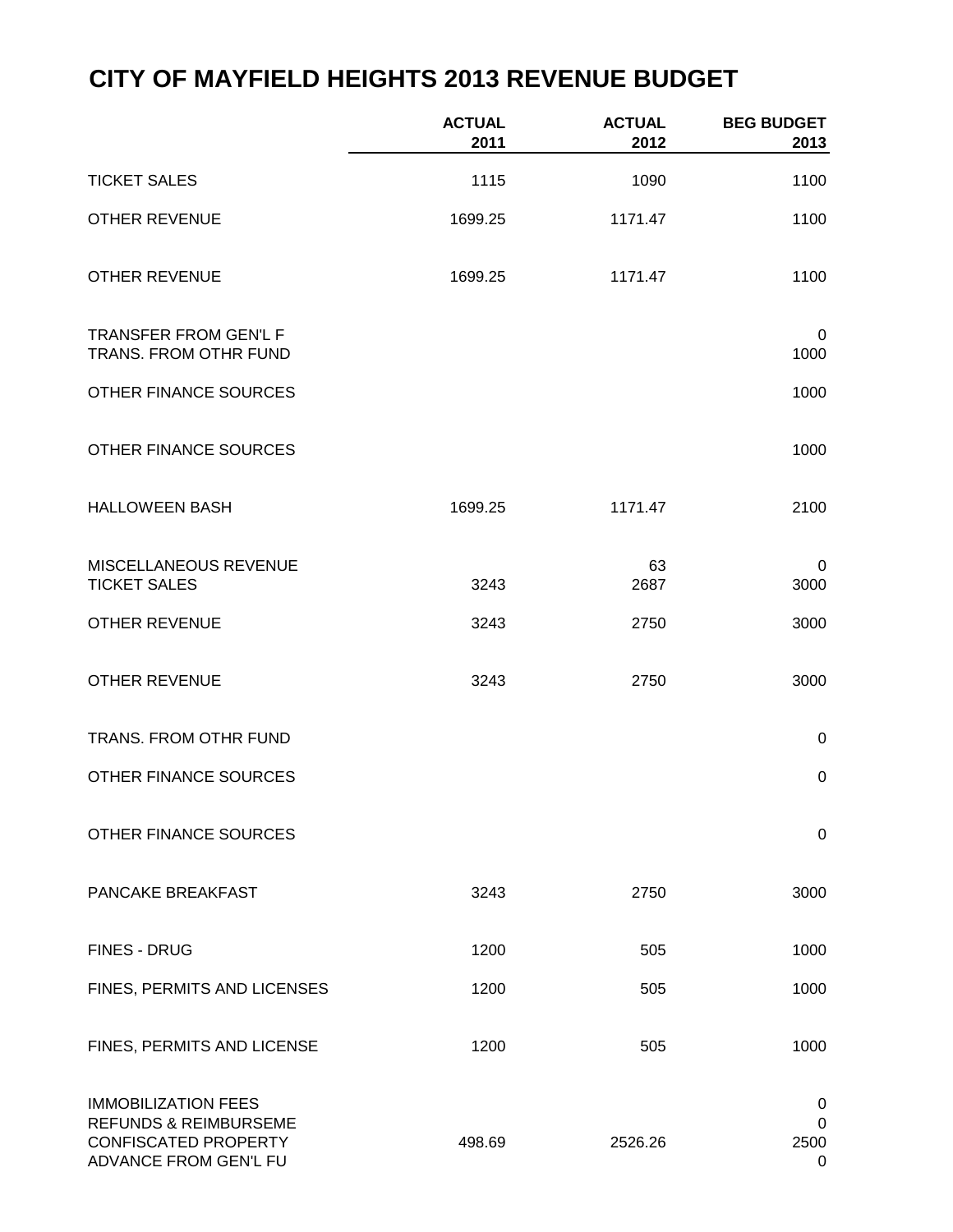|                                                             | <b>ACTUAL</b><br>2011 | <b>ACTUAL</b><br>2012 | <b>BEG BUDGET</b><br>2013 |
|-------------------------------------------------------------|-----------------------|-----------------------|---------------------------|
|                                                             |                       |                       |                           |
| OTHER FINANCE SOURCES                                       | 498.69                | 2526.26               | 2500                      |
| OTHER FINANCE SOURCES                                       | 498.69                | 2526.26               | 2500                      |
| LAW ENFORCE, TRUST-STATE                                    | 1698.69               | 3031.26               | 3500                      |
| <b>REAL &amp; UTILITY PROPER</b>                            | 143237                | 148264.77             | 139950                    |
| <b>TANGIBLE PERSONAL PRO</b>                                | 53.86                 | 8.57                  | 0                         |
| <b>LOCAL TAXES</b>                                          | 143290.86             | 148273.34             | 139950                    |
| <b>LOCAL TAXES</b>                                          | 143290.86             | 148273.34             | 139950                    |
| 10% ROLLBACK REIMBURS                                       | 8840.11               | 8880.3                | 8600                      |
| 2.5% ROLLBACK REIMBUR                                       | 1897.86               | 1886.84               | 1800                      |
| HOMESTEAD REIMBURSEME                                       | 4159.14               | 4151.28               | 4100                      |
| <b>EXEMPT TANG. PROP. RE</b><br><b>C.A.T. REIMBURSEMENT</b> | 342.95<br>8012.5      | 93<br>5101.93         | 100<br>2550               |
|                                                             |                       |                       |                           |
| <b>SHARED TAXES</b>                                         | 23252.56              | 20113.35              | 17150                     |
| <b>SHARED TAXES - STATE</b>                                 | 23252.56              | 20113.35              | 17150                     |
| TAX ADVANCE REFUND                                          |                       |                       | 0                         |
| OTHER FINANCE SOURCES                                       |                       |                       | 0                         |
| OTHER FINANCE SOURCES                                       |                       |                       | 0                         |
| POLICE PENSION FUND                                         | 166543.42             | 168386.69             | 157100                    |
| <b>REAL &amp; UTILITY PROPER</b>                            | 143237                | 148264.77             | 139950                    |
| <b>TANGIBLE PERSONAL PRO</b>                                | 53.86                 | 8.57                  | 0                         |
| <b>LOCAL TAXES</b>                                          | 143290.86             | 148273.34             | 139950                    |
| <b>LOCAL TAXES</b>                                          | 143290.86             | 148273.34             | 139950                    |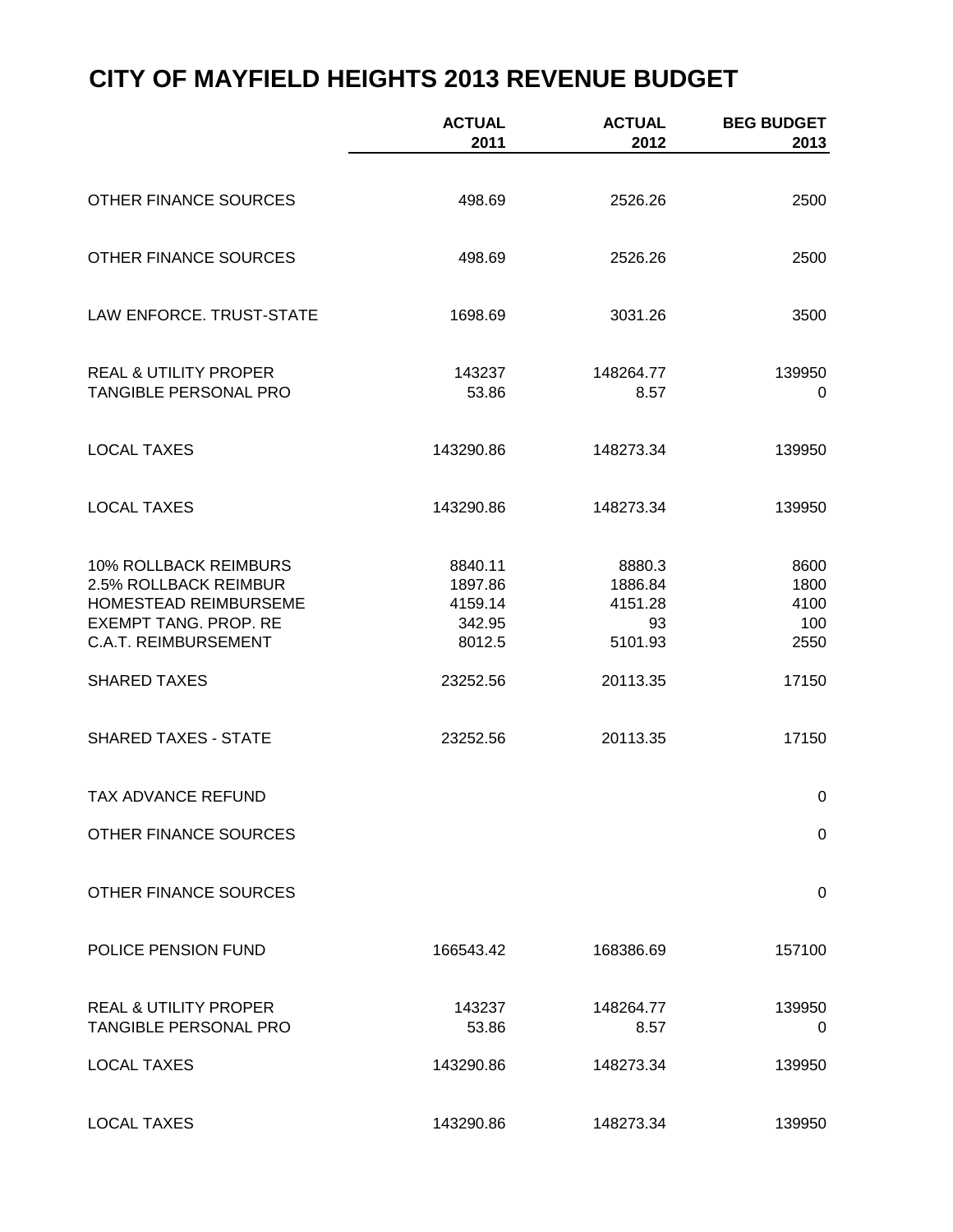|                                                                         | <b>ACTUAL</b><br>2011         | <b>ACTUAL</b><br>2012        | <b>BEG BUDGET</b><br>2013 |
|-------------------------------------------------------------------------|-------------------------------|------------------------------|---------------------------|
| 10% ROLLBACK REIMBURS<br>2.5% ROLLBACK REIMBUR<br>HOMESTEAD REIMBURSEME | 8840.11<br>1897.86<br>4159.14 | 8880.3<br>1886.84<br>4151.28 | 8600<br>1800<br>4100      |
| <b>EXEMPT. TANG. PROP. R</b><br><b>C.A.T. REIMBURSEMENT</b>             | 342.95<br>8012.5              | 93<br>5101.93                | 100<br>2550               |
| <b>SHARED TAXES</b>                                                     | 23252.56                      | 20113.35                     | 17150                     |
| <b>SHARED TAXES - STATE</b>                                             | 23252.56                      | 20113.35                     | 17150                     |
| TAX ADVANCE REFUND                                                      |                               |                              | $\pmb{0}$                 |
| OTHER FINANCE SOURCES                                                   |                               |                              | $\mathbf 0$               |
| OTHER FINANCE SOURCES                                                   |                               |                              | $\mathbf 0$               |
| <b>FIRE PENSION FUND</b>                                                | 166543.42                     | 168386.69                    | 157100                    |
| <b>DONATIONS</b><br><b>CONFISCATED PROPERTY</b>                         |                               |                              | $\pmb{0}$<br>$\mathbf 0$  |
| OTHER FINANCE SOURCES                                                   |                               |                              | $\pmb{0}$                 |
| OTHER FINANCE SOURCES                                                   |                               |                              | $\pmb{0}$                 |
| D.A.R.E. TRUST FUND                                                     |                               |                              | $\pmb{0}$                 |
| <b>SALE OF ASSETS</b>                                                   |                               |                              | 0                         |
| <b>REFUNDS &amp; REIMBURSEME</b><br><b>CONFISCATED PROPERTY</b>         | 11873.9                       |                              | 0<br>$\Omega$             |
| OTHER FINANCE SOURCES                                                   | 11873.9                       |                              | 0                         |
| <b>OTHER FINANCE SOURCES</b>                                            | 11873.9                       |                              | 0                         |
| LAW ENFORCE. TRUST-FEDERAL                                              | 11873.9                       |                              | 0                         |
| SPECIAL ASSESS. ST. L                                                   | 2550.44                       | 884.56                       | 2150                      |
| SPECIAL ASSESSMENTS                                                     | 2550.44                       | 884.56                       | 2150                      |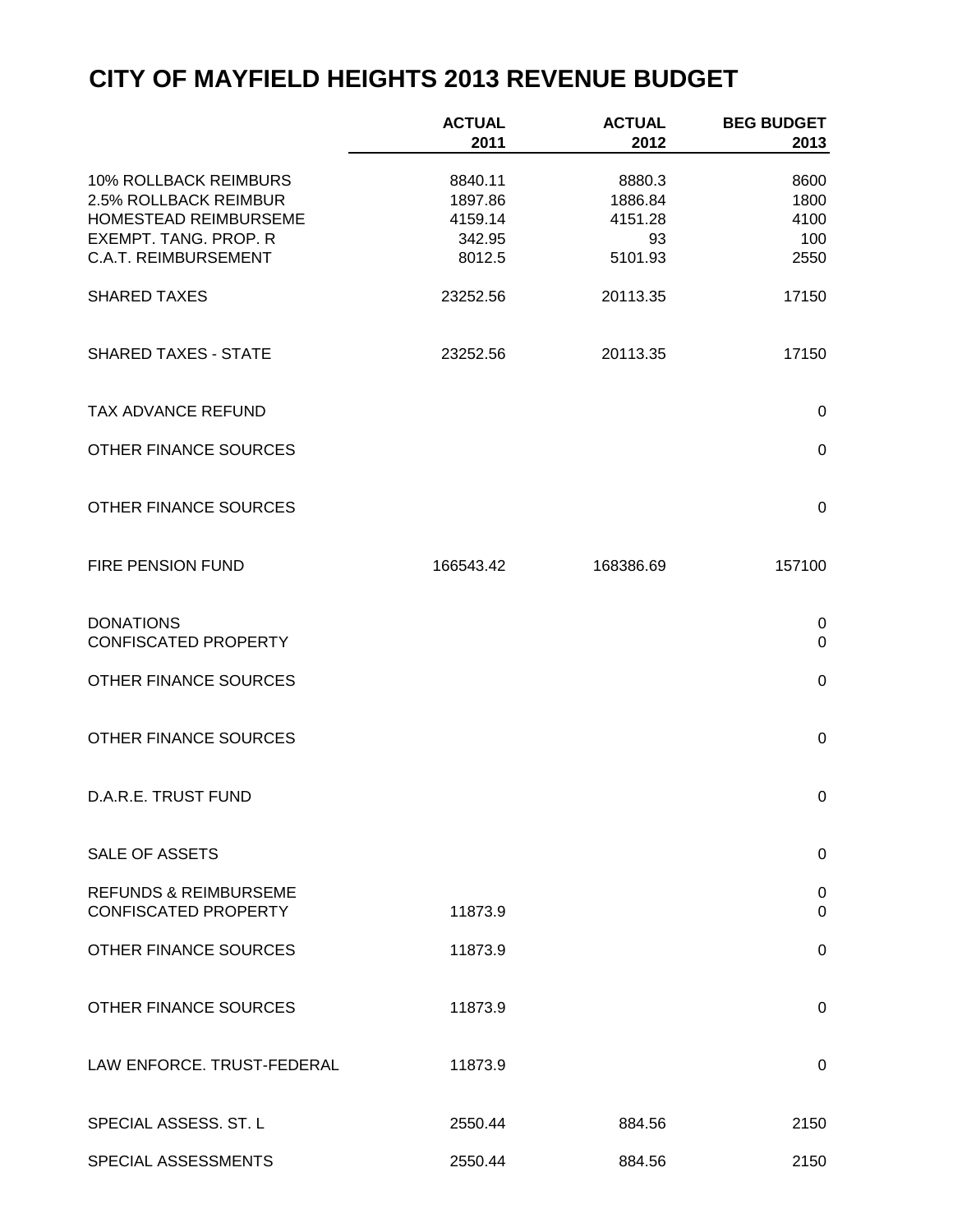|                                                                                                                                        | <b>ACTUAL</b><br>2011                                 | <b>ACTUAL</b><br>2012                             | <b>BEG BUDGET</b><br>2013              |
|----------------------------------------------------------------------------------------------------------------------------------------|-------------------------------------------------------|---------------------------------------------------|----------------------------------------|
|                                                                                                                                        |                                                       |                                                   |                                        |
| SPECIAL ASSESSMENTS                                                                                                                    | 2550.44                                               | 884.56                                            | 2150                                   |
| TRANSFER FROM GEN'L F<br>TRANS FROM S.A. BOND                                                                                          | 270000                                                | 270000                                            | 260000<br>0                            |
| OTHER FINANCE SOURCES                                                                                                                  | 270000                                                | 270000                                            | 260000                                 |
| OTHER FINANCE SOURCES                                                                                                                  | 270000                                                | 270000                                            | 260000                                 |
| <b>STREET LIGHT S.A.</b>                                                                                                               | 272550.44                                             | 270884.56                                         | 262150                                 |
| <b>REAL &amp; UTILITY PROPER</b><br>TANGIBLE PERSONAL PRO                                                                              | 644926.5<br>242.34                                    | 741323.89<br>42.86                                | 652975<br>0                            |
| <b>LOCAL TAXES</b>                                                                                                                     | 645168.84                                             | 741366.75                                         | 652975                                 |
| <b>LOCAL TAXES</b>                                                                                                                     | 645168.84                                             | 741366.75                                         | 652975                                 |
| 10% ROLLBACK REIMBURS<br>2.5% ROLLBACK REIMBUR<br>HOMESTEAD REIMBURSEME<br><b>EXEMPT TANG. PROP. RE</b><br><b>C.A.T. REIMBURSEMENT</b> | 39780.52<br>8540.36<br>18716.12<br>1543.28<br>47009.6 | 44401.5<br>9434.19<br>20756.42<br>465<br>43592.45 | 40250<br>8550<br>19000<br>400<br>43600 |
| <b>SHARED TAXES</b>                                                                                                                    | 115589.88                                             | 118649.56                                         | 111800                                 |
| <b>SHARED TAXES - STATE</b>                                                                                                            | 115589.88                                             | 118649.56                                         | 111800                                 |
| <b>INTEREST EARNINGS</b><br><b>ACCRUED INTEREST-BOND</b>                                                                               | 1230.35                                               | 889.16                                            | 800<br>0                               |
| <b>INVESTMENT EARNINGS</b>                                                                                                             | 1230.35                                               | 889.16                                            | 800                                    |
| <b>INVESTMENT EARNINGS</b>                                                                                                             | 1230.35                                               | 889.16                                            | 800                                    |
| PROCEEDS OF NOTE SALE<br>PROCEEDS OF BOND SALE<br><b>REFUNDS &amp; REIMBURSEME</b><br>PREMIUM-NOTE SALE<br>TRANSFER FROM GEN'L F       | 2800000<br>607                                        | 1875000<br>741<br>770                             | 950000<br>0<br>700<br>0<br>0           |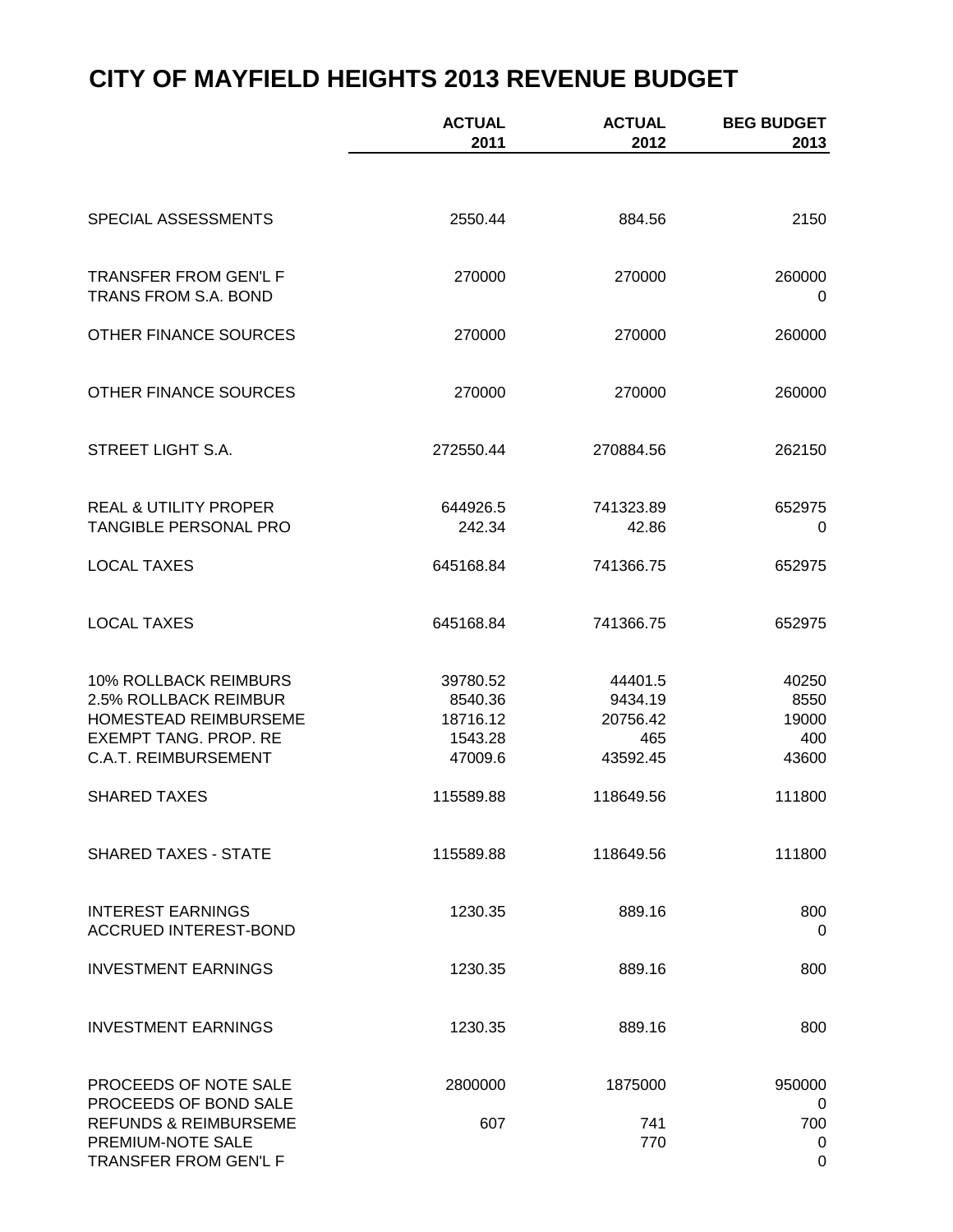|                                                                        | <b>ACTUAL</b><br>2011 | <b>ACTUAL</b><br>2012 | <b>BEG BUDGET</b><br>2013 |
|------------------------------------------------------------------------|-----------------------|-----------------------|---------------------------|
| TRANS. FROM S.A. BOND<br>TRANS. FROM ROAD IMPR<br>ADVANCE FROM GENERAL |                       |                       | 0<br>$\pmb{0}$<br>0       |
| OTHER FINANCE SOURCES                                                  | 2800607               | 1876511               | 950700                    |
| OTHER FINANCE SOURCES                                                  | 2800607               | 1876511               | 950700                    |
| <b>GENERAL BOND RETIREMENT FUN</b>                                     | 3562596.07            | 2737416.47            | 1716275                   |
| <b>ESTATE TAX</b>                                                      |                       |                       | $\pmb{0}$                 |
| <b>SHARED TAXES</b>                                                    |                       |                       | $\boldsymbol{0}$          |
| <b>SHARED TAXES - STATE</b>                                            |                       |                       | $\mathbf 0$               |
| SENIOR TRANSPORTATION                                                  |                       |                       | 0                         |
| <b>GRANTS</b>                                                          |                       |                       | 0                         |
| <b>GRANTS</b>                                                          |                       |                       | $\pmb{0}$                 |
| <b>INSURANCE CLAIMS</b><br><b>SALE OF ASSETS</b>                       | 12885.95<br>4854      | 629.05<br>16860.5     | 0<br>10000                |
| OTHER FINANCE SOURCES                                                  | 17739.95              | 17489.55              | 10000                     |
| OTHER FINANCE SOURCES                                                  | 17739.95              | 17489.55              | 10000                     |
| <b>EQUIPMENT REPLACEMENT FUND</b>                                      | 17739.95              | 17489.55              | 10000                     |
| <b>ESTATE TAX</b><br><b>VEHICLE LICENSE FEES</b>                       | 115302.18             | 116235.36             | 0<br>116000               |
| <b>SHARED TAXES</b>                                                    | 115302.18             | 116235.36             | 116000                    |
| <b>SHARED TAXES - STATE</b>                                            | 115302.18             | 116235.36             | 116000                    |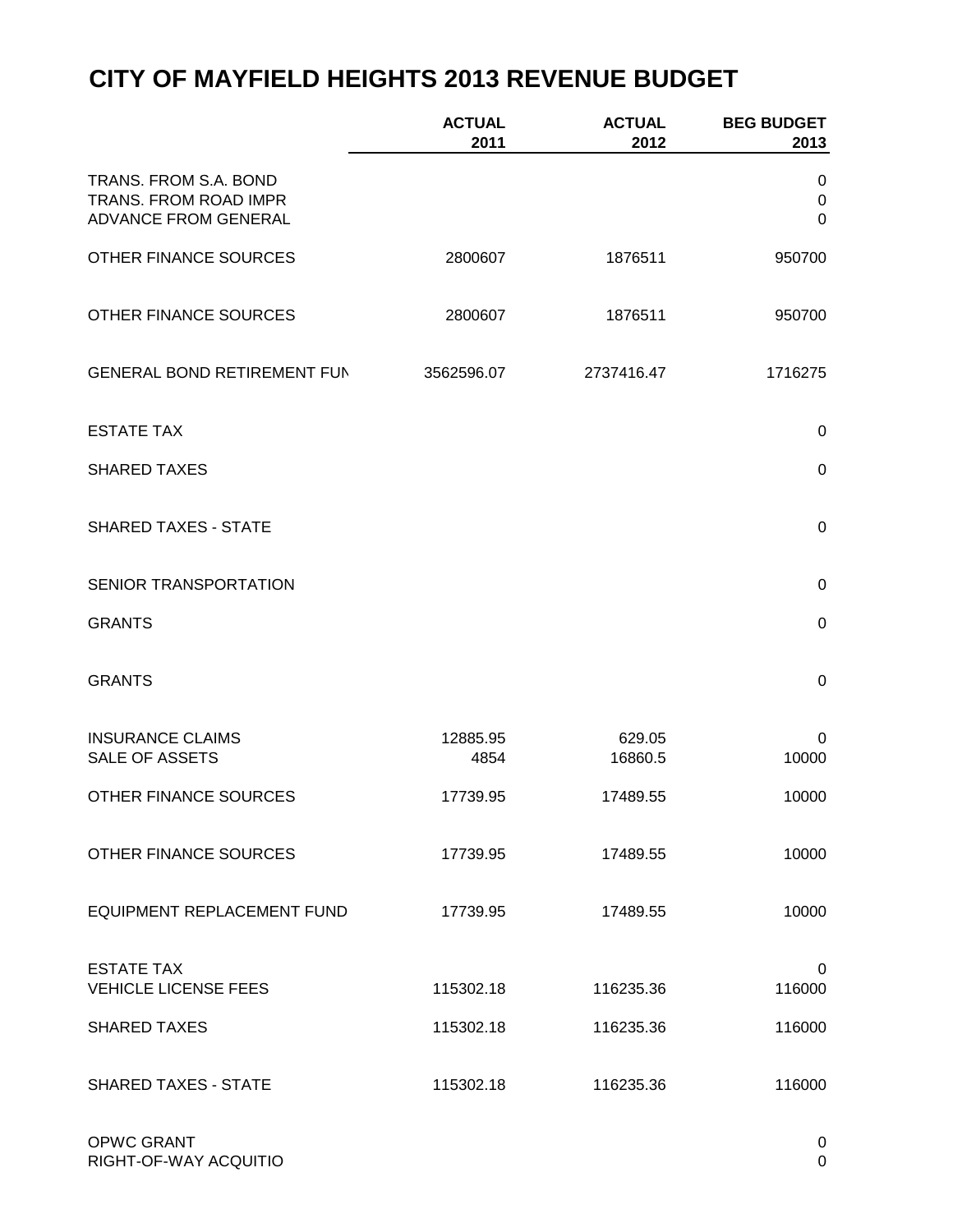|                                                                                                                    | <b>ACTUAL</b><br>2011 | <b>ACTUAL</b><br>2012 | <b>BEG BUDGET</b><br>2013                        |
|--------------------------------------------------------------------------------------------------------------------|-----------------------|-----------------------|--------------------------------------------------|
| OPWC LOAN PROGRAM<br>FEDERAL WRDA GRANT                                                                            | 9000                  |                       | 0<br>$\mathsf 0$                                 |
| <b>GRANTS</b>                                                                                                      | 9000                  |                       | $\mathsf 0$                                      |
| <b>GRANTS</b>                                                                                                      | 9000                  |                       | $\mathsf 0$                                      |
| <b>INTEREST EARNINGS</b>                                                                                           |                       |                       | $\pmb{0}$                                        |
| <b>INVESTMENT EARNINGS</b>                                                                                         |                       |                       | $\pmb{0}$                                        |
| <b>INVESTMENT EARNINGS</b>                                                                                         |                       |                       | $\pmb{0}$                                        |
| PROCEEDS OF NOTE SALE<br><b>REFUNDS &amp; REIMBURSEME</b><br>TRANSFER FROM GEN'L F<br><b>ADVANCE REPAYMENT-204</b> | 1526<br>160000        | 42592.71              | $\pmb{0}$<br>$\pmb{0}$<br>$\pmb{0}$<br>$\pmb{0}$ |
| OTHER FINANCE SOURCES                                                                                              | 161526                | 42592.71              | $\pmb{0}$                                        |
| OTHER FINANCE SOURCES                                                                                              | 161526                | 42592.71              | $\pmb{0}$                                        |
| ROAD IMPROVEMENT FUND                                                                                              | 285828.18             | 158828.07             | 116000                                           |
| <b>ESTATE TAX</b>                                                                                                  |                       |                       | $\pmb{0}$                                        |
| <b>SHARED TAXES</b>                                                                                                |                       |                       | $\boldsymbol{0}$                                 |
| <b>SHARED TAXES - STATE</b>                                                                                        |                       |                       | 0                                                |
| OPWC LOAN PROGRAM                                                                                                  |                       |                       | 0                                                |
| <b>GRANTS</b>                                                                                                      |                       |                       | $\mathbf 0$                                      |
| <b>GRANTS</b>                                                                                                      |                       |                       | $\mathsf 0$                                      |
| <b>SEWER USER FEES</b>                                                                                             |                       |                       | 0                                                |
| <b>CHARGES FOR SERVICES</b>                                                                                        |                       |                       | 0                                                |
|                                                                                                                    |                       |                       |                                                  |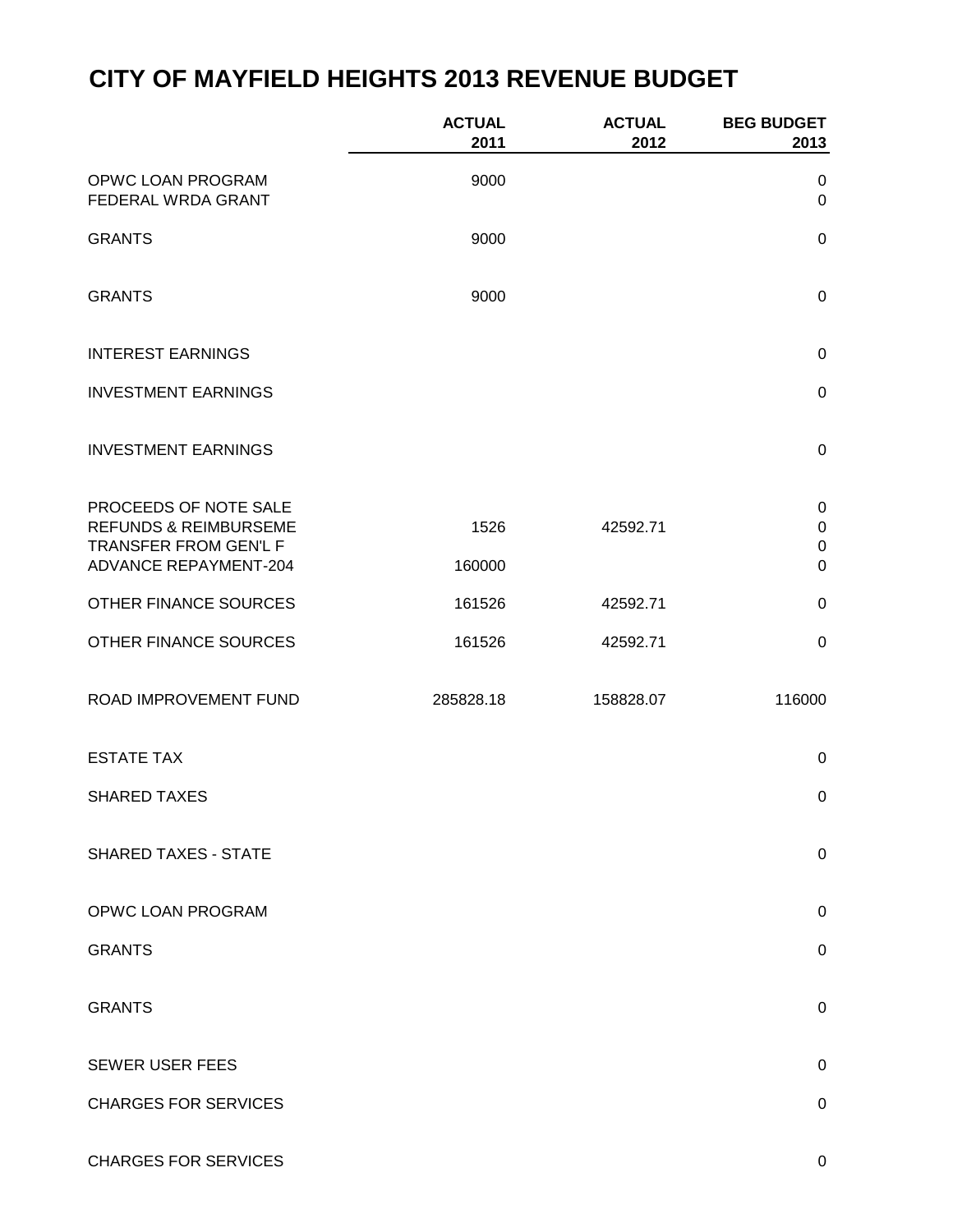|                                                                                    | <b>ACTUAL</b><br>2011 | <b>ACTUAL</b><br>2012 | <b>BEG BUDGET</b><br>2013             |
|------------------------------------------------------------------------------------|-----------------------|-----------------------|---------------------------------------|
|                                                                                    |                       |                       |                                       |
| <b>INTEREST EARNINGS</b>                                                           |                       |                       | $\mathbf 0$                           |
| <b>INVESTMENT EARNINGS</b>                                                         |                       |                       | $\pmb{0}$                             |
| <b>INVESTMENT EARNINGS</b>                                                         |                       |                       | $\pmb{0}$                             |
| PROCEEDS OF NOTE SALE<br><b>REFUNDS &amp; REIMBURSEME</b><br>TRANSFER FROM GEN'L F |                       |                       | $\pmb{0}$<br>$\mathbf 0$<br>$\pmb{0}$ |
| OTHER FINANCE SOURCES                                                              |                       |                       | $\pmb{0}$                             |
| OTHER FINANCE SOURCES                                                              |                       |                       | $\mathbf 0$                           |
| SANITARY SEWER IMPROVE.FUND                                                        |                       |                       | $\pmb{0}$                             |
| FIBER OPTIC FRANCHISE                                                              |                       |                       | $\pmb{0}$                             |
| <b>LOCAL TAXES</b>                                                                 |                       |                       | $\pmb{0}$                             |
| <b>LOCAL TAXES</b>                                                                 |                       |                       | $\pmb{0}$                             |
| <b>ESTATE TAX</b>                                                                  |                       |                       | $\boldsymbol{0}$                      |
| <b>SHARED TAXES</b>                                                                |                       |                       | 0                                     |
| <b>SHARED TAXES - STATE</b>                                                        |                       |                       | $\pmb{0}$                             |
| <b>ODNR CAPITAL GRANT</b><br><b>CUYAHOGA MEP GRANT</b>                             |                       |                       | 0<br>436900                           |
| <b>GRANTS</b>                                                                      |                       |                       | 436900                                |
| <b>GRANTS</b>                                                                      |                       |                       | 436900                                |
| <b>LICENSES &amp; EASEMENTS</b>                                                    |                       |                       | $\pmb{0}$                             |

OTHER FINANCE SOURCES ON A SERIES AND THE SOURCES ON A SERIES OF A SERIES OF A SERIES OF A SERIES OF A SERIES OF A SERIES OF A SERIES OF A SERIES OF A SERIES OF A SERIES OF A SERIES OF A SERIES OF A SERIES OF A SERIES OF A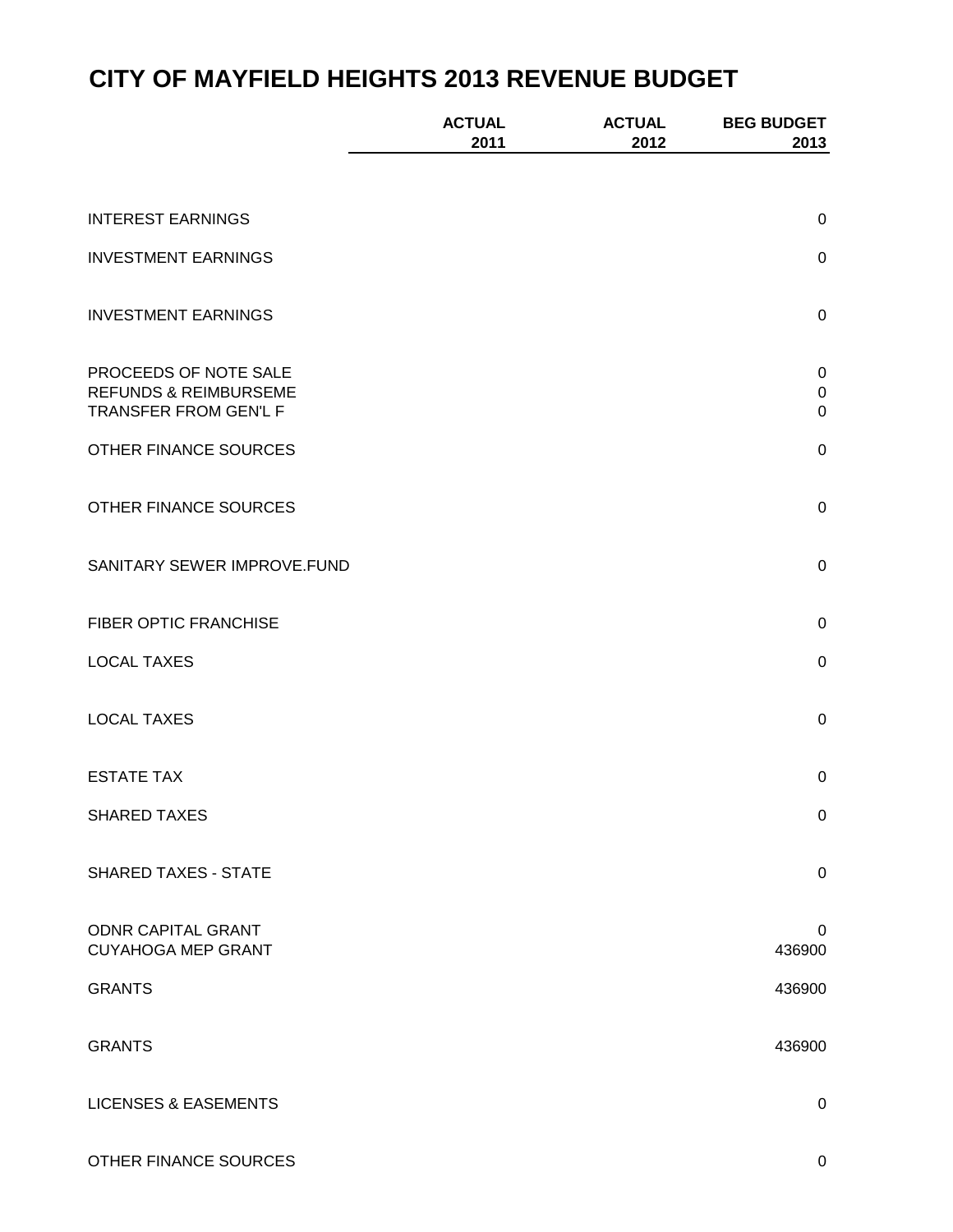|                                                                                                                                                                                    | <b>ACTUAL</b><br>2011 | <b>ACTUAL</b><br>2012 | <b>BEG BUDGET</b><br>2013                                                                             |
|------------------------------------------------------------------------------------------------------------------------------------------------------------------------------------|-----------------------|-----------------------|-------------------------------------------------------------------------------------------------------|
|                                                                                                                                                                                    |                       |                       |                                                                                                       |
| FINES, PERMITS AND LICENSE                                                                                                                                                         |                       |                       | $\mathbf 0$                                                                                           |
| <b>INTEREST EARNINGS</b>                                                                                                                                                           | 6153.6                | 9509.72               | 6000                                                                                                  |
| <b>INVESTMENT EARNINGS</b>                                                                                                                                                         | 6153.6                | 9509.72               | 6000                                                                                                  |
| <b>INVESTMENT EARNINGS</b>                                                                                                                                                         | 6153.6                | 9509.72               | 6000                                                                                                  |
| <b>RENTAL INCOME</b><br><b>GAS WELL LEASE ROYALT</b>                                                                                                                               | 51885.73<br>7583.48   | 45236.58<br>4115.36   | 45500<br>4000                                                                                         |
| <b>OTHER REVENUE</b>                                                                                                                                                               | 59469.21              | 49351.94              | 49500                                                                                                 |
| <b>OTHER REVENUE</b>                                                                                                                                                               | 59469.21              | 49351.94              | 49500                                                                                                 |
| PROCEEDS OF NOTE SALE<br><b>INSURANCE CLAIMS</b><br>SALE OF ASSESTS-LAND<br><b>REFUNDS &amp; REIMBURSEME</b><br><b>DONATIONS</b><br>TRANSFER FROM GEN'L F<br>TRANSFER FROM MUNI. C |                       |                       | $\mathbf 0$<br>$\mathbf 0$<br>$\mathbf 0$<br>$\mathbf 0$<br>$\mathbf 0$<br>$\mathbf 0$<br>$\mathbf 0$ |
| OTHER FINANCE SOURCES                                                                                                                                                              |                       |                       | $\mathbf 0$                                                                                           |
| OTHER FINANCE SOURCES                                                                                                                                                              |                       |                       | 0                                                                                                     |
| PUBLIC PROPERTY IMPROVEMENT                                                                                                                                                        | 65622.81              | 58861.66              | 492400                                                                                                |
| SPECIAL ASSESSMENTS                                                                                                                                                                |                       |                       | $\mathbf 0$                                                                                           |
| SPECIAL ASSESSMENTS                                                                                                                                                                |                       |                       | $\mathbf 0$                                                                                           |
| SPECIAL ASSESSMENTS                                                                                                                                                                |                       |                       | 0                                                                                                     |
| <b>INTEREST EARNINGS</b>                                                                                                                                                           |                       |                       | $\mathbf 0$                                                                                           |
| <b>INVESTMENT EARNINGS</b>                                                                                                                                                         |                       |                       | 0                                                                                                     |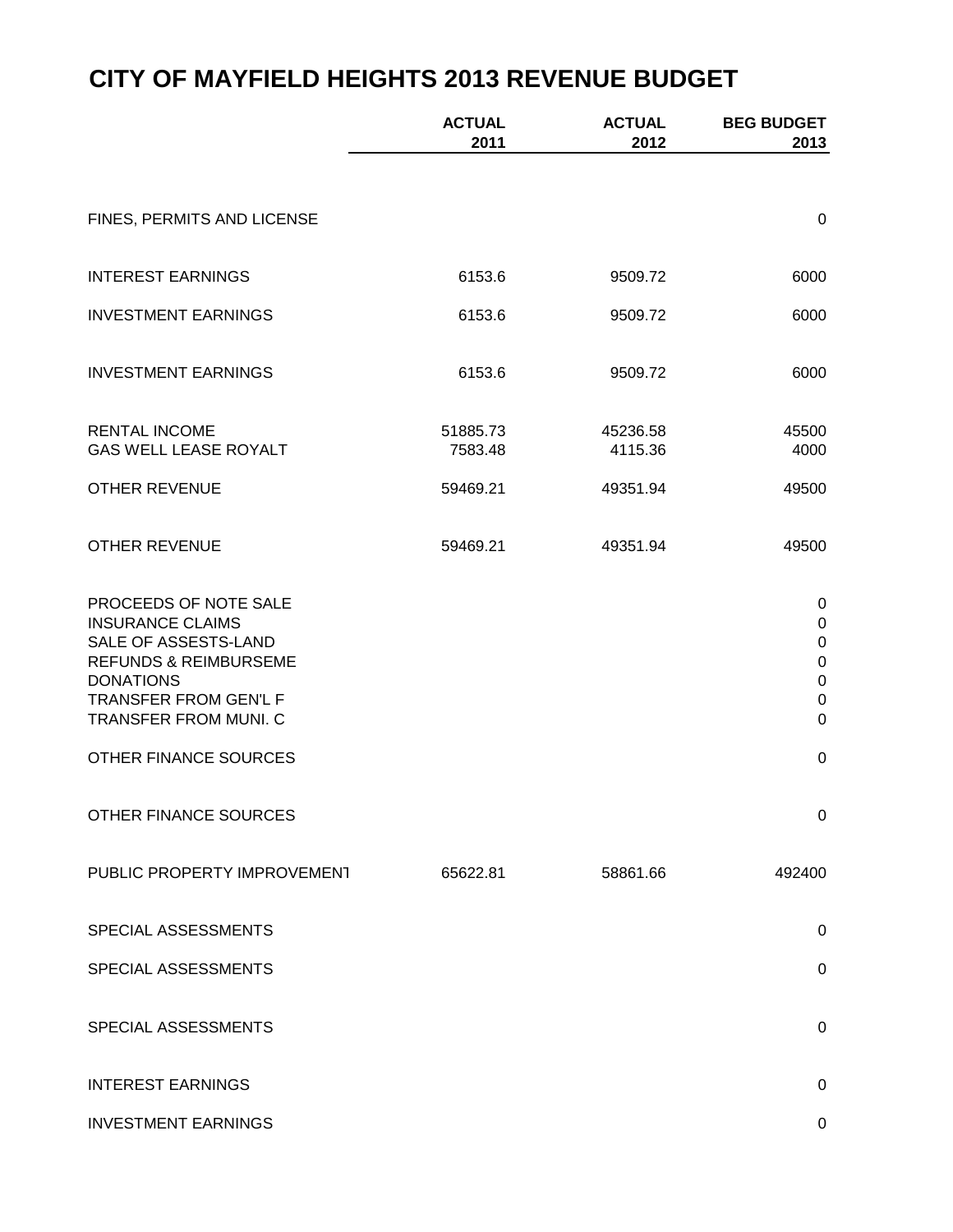|                                                       | <b>ACTUAL</b><br>2011 | <b>ACTUAL</b><br>2012 | <b>BEG BUDGET</b><br>2013 |
|-------------------------------------------------------|-----------------------|-----------------------|---------------------------|
| <b>INVESTMENT EARNINGS</b>                            |                       |                       | 0                         |
| PROCEEDS OF NOTE SALE<br>PROCEEDS OF BOND SALE        |                       |                       | 0<br>$\pmb{0}$            |
| TRANSFER FROM GEN'L F<br>TRANSFER FROM FUND 40        |                       |                       | $\pmb{0}$<br>$\mathbf 0$  |
| OTHER FINANCE SOURCES                                 |                       |                       | $\pmb{0}$                 |
| OTHER FINANCE SOURCES                                 |                       |                       | $\mathbf 0$               |
| S.A. ROAD IMPROVEMENT FUND                            |                       |                       | $\mathbf 0$               |
| SPECIAL ASSESSMENTS                                   | 2222.1                | 2222.1                | 2200                      |
| SPECIAL ASSESSMENTS                                   | 2222.1                | 2222.1                | 2200                      |
| SPECIAL ASSESSMENTS                                   | 2222.1                | 2222.1                | 2200                      |
|                                                       |                       |                       | 0                         |
| <b>TRANSFER FROM GENERAL</b><br>TRANS. FROM S.A. BOND |                       |                       | 50000<br>0                |
| OTHER FINANCE SOURCES                                 |                       |                       | 50000                     |
| OTHER FINANCE SOURCES                                 |                       |                       | 50000                     |
| <b>WATER MAIN REPAIR FUND</b>                         | 2222.1                | 2222.1                | 52200                     |
| <b>INTEREST EARNINGS</b>                              |                       |                       | $\mathbf 0$               |
| <b>INVESTMENT EARNINGS</b>                            |                       |                       | $\mathsf 0$               |
| <b>INVESTMENT EARNINGS</b>                            |                       |                       | $\mathbf 0$               |
| PROCEEDS OF NOTE SALE<br>TRANSFER FROM GEN'L F        |                       |                       | $\mathbf 0$<br>$\pmb{0}$  |
| TRANS. FROM BOND RETI<br>ADVANCES FROM OTHER F        |                       |                       | $\mathbf 0$<br>0          |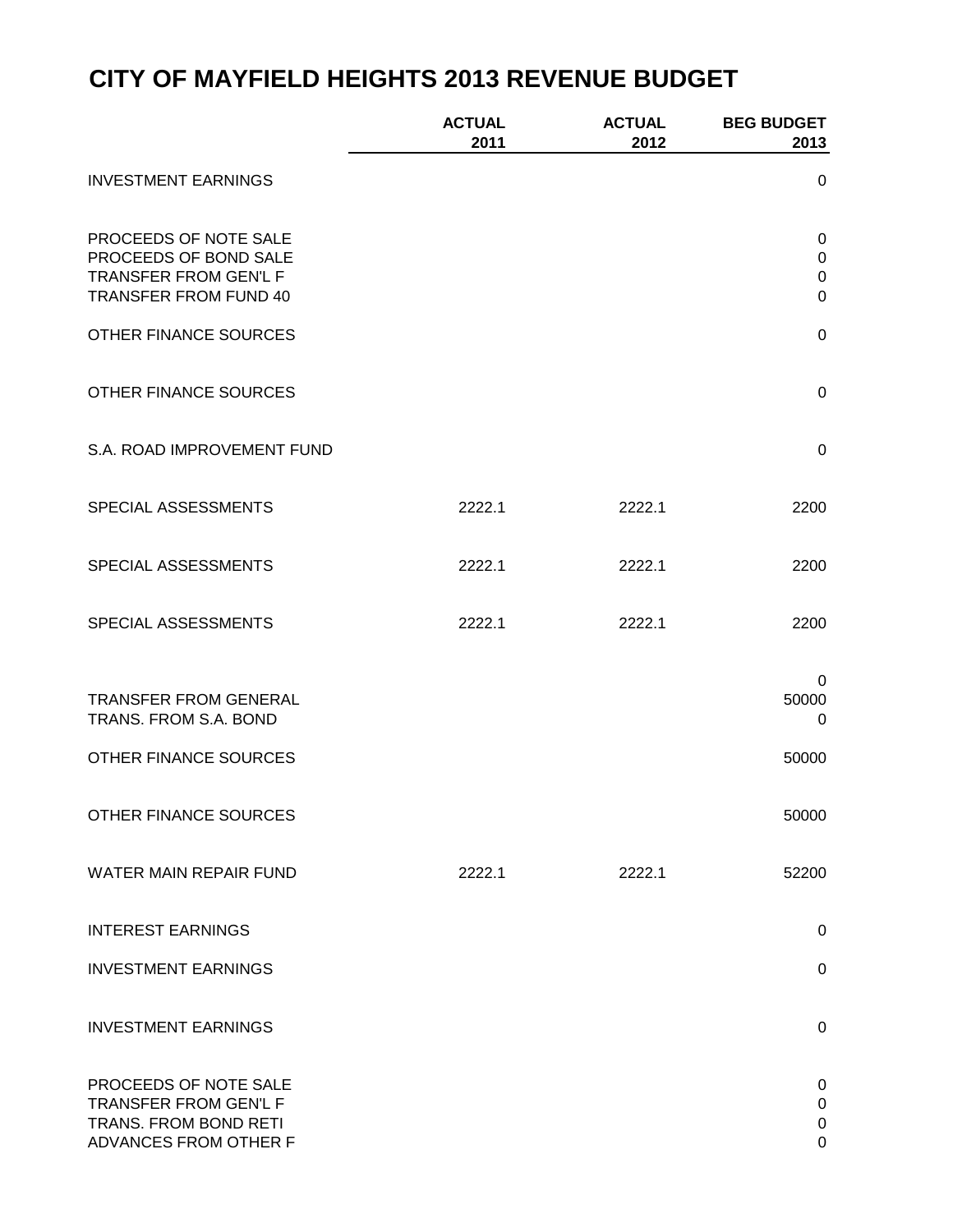|                              | <b>ACTUAL</b><br>2011 | <b>ACTUAL</b><br>2012 | <b>BEG BUDGET</b><br>2013 |
|------------------------------|-----------------------|-----------------------|---------------------------|
| OTHER FINANCE SOURCES        |                       |                       | 0                         |
| OTHER FINANCE SOURCES        |                       |                       | $\mathbf 0$               |
| **NOT IN TTF** L=01 T=F      |                       |                       | $\mathbf 0$               |
| <b>IMPACT FEES</b>           |                       |                       | $\mathbf 0$               |
| <b>CHARGES FOR SERVICES</b>  |                       |                       | $\mathbf 0$               |
| <b>CHARGES FOR SERVICES</b>  |                       |                       | $\mathbf 0$               |
| <b>INTEREST EARNINGS</b>     | 6500                  | 5412.5                | 4500                      |
| <b>INVESTMENT EARNINGS</b>   | 6500                  | 5412.5                | 4500                      |
| <b>INVESTMENT EARNINGS</b>   | 6500                  | 5412.5                | 4500                      |
| MAYFIELD ROAD CORRIDOR IMPA( | 6500                  | 5412.5                | 4500                      |
| SPECIAL ASSESSMENTS          | 164.24                | 48.44                 | $\mathbf 0$               |
| SPECIAL ASSESSMENTS          | 164.24                | 48.44                 | $\mathbf 0$               |
| SPECIAL ASSESSMENTS          | 164.24                | 48.44                 | 0                         |
| TRANS. FROM FUND 409         |                       |                       | $\mathbf 0$               |
| OTHER FINANCE SOURCES        |                       |                       | $\mathsf 0$               |
| OTHER FINANCE SOURCES        |                       |                       | $\pmb{0}$                 |
| S.A. BOND RETIREMENT FUND    | 164.24                | 48.44                 | $\pmb{0}$                 |
| SPEC. ASSESS. SIDEWAL        | 4.69                  | 33.61                 | 0                         |
| SPECIAL ASSESSMENTS          | 4.69                  | 33.61                 | 0                         |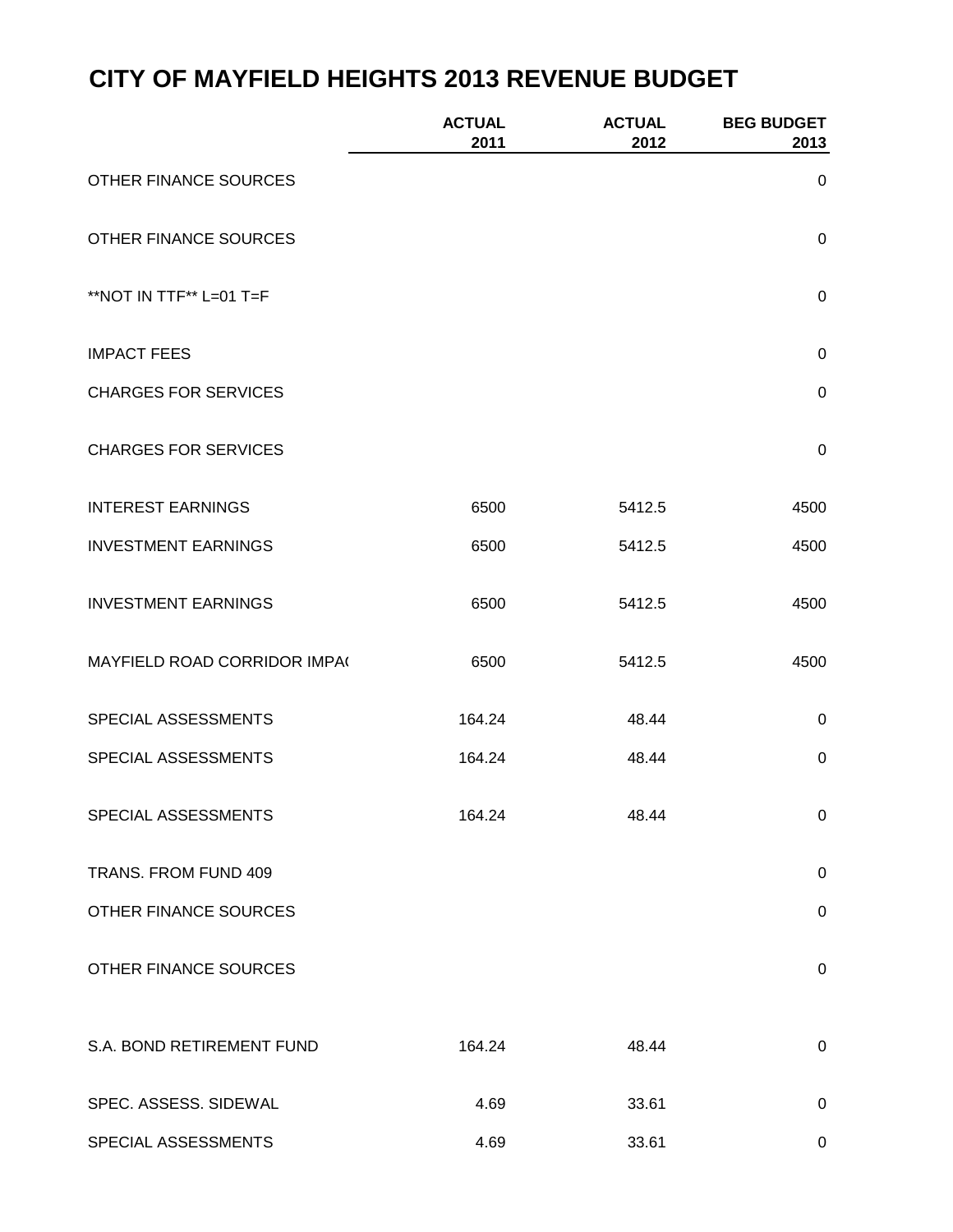|                                                | <b>ACTUAL</b><br>2011 | <b>ACTUAL</b><br>2012 | <b>BEG BUDGET</b><br>2013     |
|------------------------------------------------|-----------------------|-----------------------|-------------------------------|
| SPECIAL ASSESSMENTS                            | 4.69                  | 33.61                 | $\mathbf 0$                   |
| MISCELLANEOUS REVENUE                          |                       |                       | $\mathbf 0$                   |
| <b>OTHER REVENUE</b>                           |                       |                       | $\mathbf 0$                   |
| <b>OTHER REVENUE</b>                           |                       |                       | $\mathbf 0$                   |
| TRANSFER FROM GEN'L F<br>TRANS. FROM S.A. BOND |                       |                       | $\mathbf 0$<br>$\overline{0}$ |
| OTHER FINANCE SOURCES                          |                       |                       | $\mathbf 0$                   |
| OTHER FINANCE SOURCES                          |                       |                       | $\pmb{0}$                     |
| SIDEWALK REPAIR S.A. FUND                      | 4.69                  | 33.61                 | $\mathbf 0$                   |
| MUNICIPAL INCOME TAX                           | 478772.52             | 444492.55             | 173000                        |
| <b>LOCAL TAXES</b>                             | 478772.52             | 444492.55             | 173000                        |
| <b>LOCAL TAXES</b>                             | 478772.52             | 444492.55             | 173000                        |
| R.I.T.A. REIMBURSEMEN                          | 8030                  | 8319                  | 4900                          |
| OTHER FINANCE SOURCES                          | 8030                  | 8319                  | 4900                          |
| OTHER FINANCE SOURCES                          | 8030                  | 8319                  | 4900                          |
| <b>INCOME TAX TRUST FUND</b>                   | 486802.52             | 452811.55             | 177900                        |
| <b>BBS ASSESSMENT FEES</b>                     | 7863.48               | 4624.55               | 5000                          |
| FINES, PERMITS AND LICENSES                    | 7863.48               | 4624.55               | 5000                          |
| FINES, PERMITS AND LICENSE                     | 7863.48               | 4624.55               | 5000                          |
| MISC. REVENUE                                  | 74279.5               | 74051.87              | 74000                         |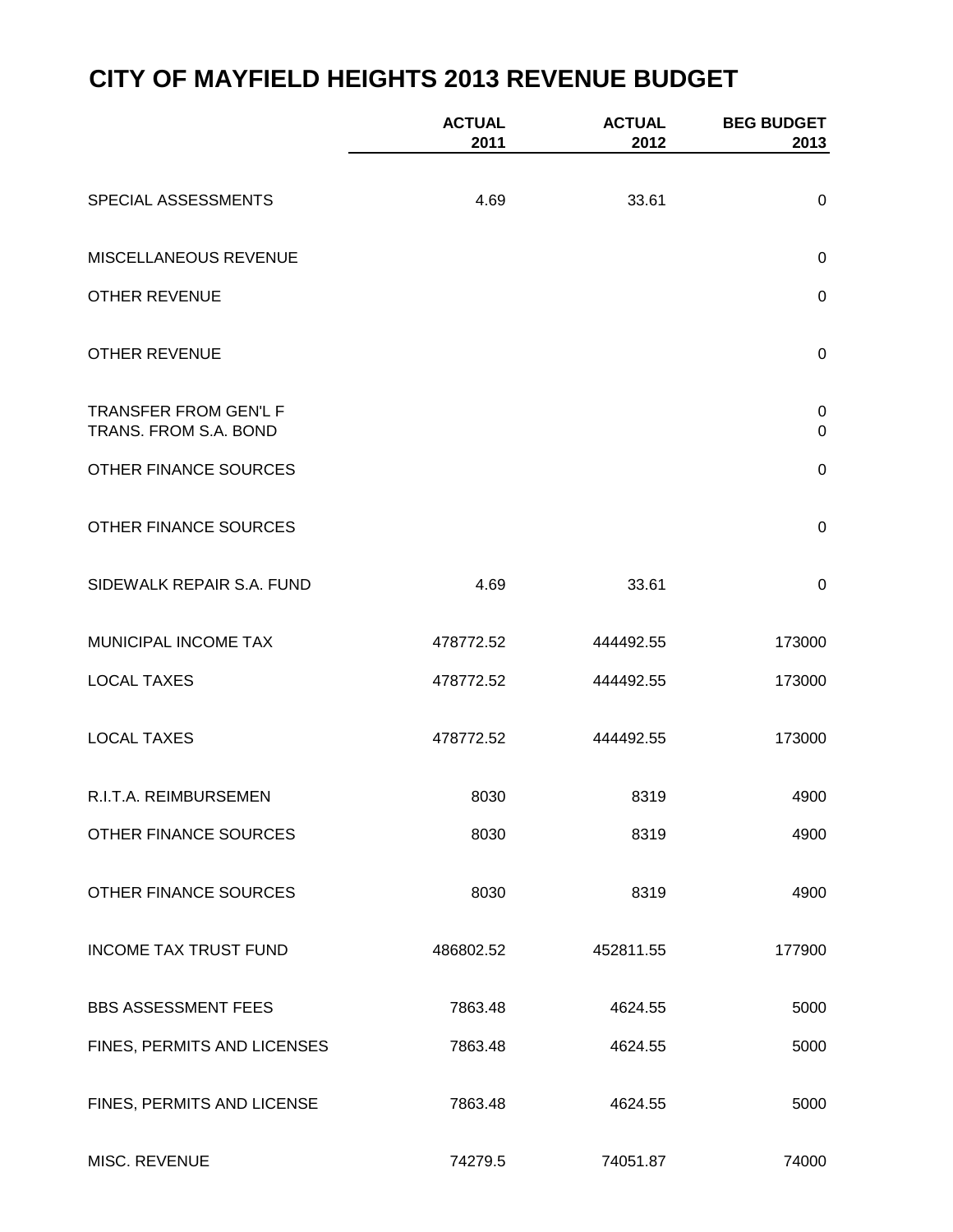|                                                                                                                                        | <b>ACTUAL</b><br>2011 | <b>ACTUAL</b><br>2012 | <b>BEG BUDGET</b><br>2013                                        |
|----------------------------------------------------------------------------------------------------------------------------------------|-----------------------|-----------------------|------------------------------------------------------------------|
| <b>OTHER REVENUE</b>                                                                                                                   | 74279.5               | 74051.87              | 74000                                                            |
| <b>OTHER REVENUE</b>                                                                                                                   | 74279.5               | 74051.87              | 74000                                                            |
| <b>BLDG. CONTRACTOR DEPOSIT</b>                                                                                                        | 82142.98              | 78676.42              | 79000                                                            |
| TRANSER FROM GEN'L FU<br>TRANS. FROM OTHER FUN                                                                                         | 250000                | 150000                | 0<br>$\Omega$                                                    |
| OTHER FINANCE SOURCES                                                                                                                  | 250000                | 150000                | $\mathbf 0$                                                      |
| <b>OTHER FINANCE SOURCES</b>                                                                                                           | 250000                | 150000                | 0                                                                |
| <b>ACCRUED COMPENSATION RESEF</b>                                                                                                      | 250000                | 150000                | 0                                                                |
| <b>INSURANCE CLAIMS</b><br><b>REFUNDS &amp; REIMBURSEME</b><br>REFUND-INSUR. PREMIUM<br>TRANSFER FROM GEN'L F<br>TRANS. FROM OTHER FUN |                       | 34292.91              | 20000<br>$\pmb{0}$<br>$\pmb{0}$<br>$\mathbf 0$<br>$\overline{0}$ |
| OTHER FINANCE SOURCES                                                                                                                  |                       | 34292.91              | 20000                                                            |
| OTHER FINANCE SOURCES                                                                                                                  |                       | 34292.91              | 20000                                                            |
| SELF-INSURANCE RESERVE FUND                                                                                                            |                       | 34292.91              | 20000                                                            |
| MISC. REVENUE                                                                                                                          | 4218.13               | 21544.27              | 10000                                                            |
| <b>OTHER REVENUE</b>                                                                                                                   | 4218.13               | 21544.27              | 10000                                                            |
| <b>OTHER REVENUE</b>                                                                                                                   | 4218.13               | 21544.27              | 10000                                                            |
| MISC. DEPOSIT FUND                                                                                                                     | 4218.13               | 21544.27              | 10000                                                            |
| <b>EMPLOY. PREMIUM DEDUC</b>                                                                                                           | 157983.02             | 214203.86             | 260000                                                           |
| OTHER FINANCE SOURCES                                                                                                                  | 157983.02             | 214203.86             | 260000                                                           |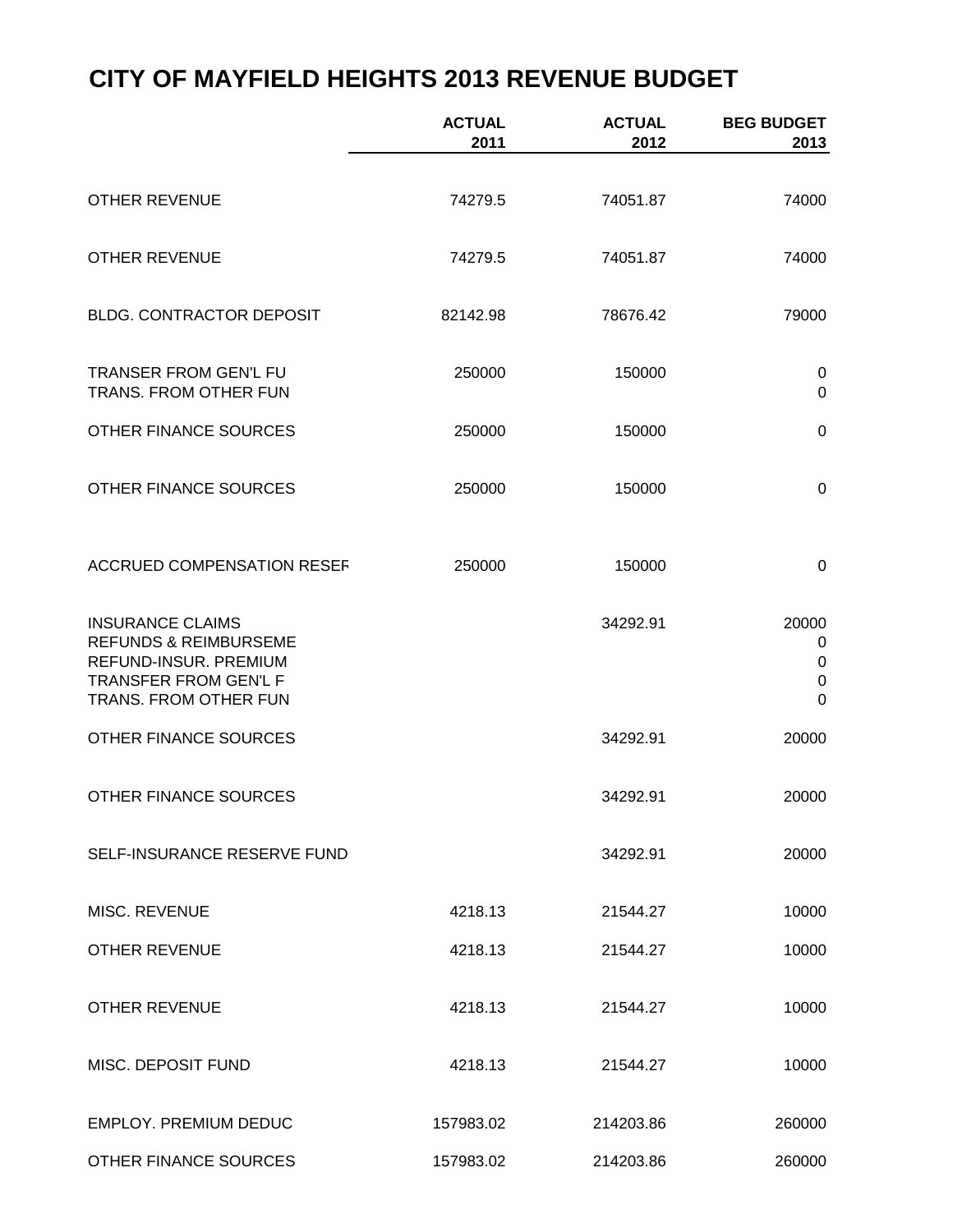|                                                                               | <b>ACTUAL</b><br>2011 | <b>ACTUAL</b><br>2012 | <b>BEG BUDGET</b><br>2013 |
|-------------------------------------------------------------------------------|-----------------------|-----------------------|---------------------------|
|                                                                               |                       |                       |                           |
| OTHER FINANCE SOURCES                                                         | 157983.02             | 214203.86             | 260000                    |
| EMPLOY. HOSP. DEDUCT. TRUST                                                   | 157983.02             | 214203.86             | 260000                    |
| MISCELLANEOUS REVENUE<br><b>DANCE TICKET SALES</b>                            | 1109.79               | 1238.45               | 0<br>1200                 |
| <b>OTHER REVENUE</b>                                                          | 1109.79               | 1238.45               | 1200                      |
| <b>OTHER REVENUE</b>                                                          | 1109.79               | 1238.45               | 1200                      |
| TRANS. FROM OTHR FUND                                                         |                       |                       | $\mathbf 0$               |
| OTHER FINANCE SOURCES                                                         |                       |                       | $\pmb{0}$                 |
| OTHER FINANCE SOURCES                                                         |                       |                       | $\pmb{0}$                 |
| <b>COMMISSION ON AGING</b>                                                    | 1109.79               | 1238.45               | 1200                      |
| <b>REFUNDS &amp; REIMBURSEME</b><br><b>DONATIONS</b><br>TRANS. FROM OTHR FUND | 1185                  | 169.04<br>2700        | 0<br>3000<br>0            |
| OTHER FINANCE SOURCES                                                         | 1185                  | 2869.04               | 3000                      |
| OTHER FINANCE SOURCES                                                         | 1185                  | 2869.04               | 3000                      |
| NEEDY FAMILY FUND                                                             | 1185                  | 2869.04               | 3000                      |
| MISCELLANEOUS REVENUE<br><b>TICKET SALES</b>                                  | 3775                  | 3525                  | 4000<br>0                 |
| <b>OTHER REVENUE</b>                                                          | 3775                  | 3525                  | 4000                      |
| <b>OTHER REVENUE</b>                                                          | 3775                  | 3525                  | 4000                      |